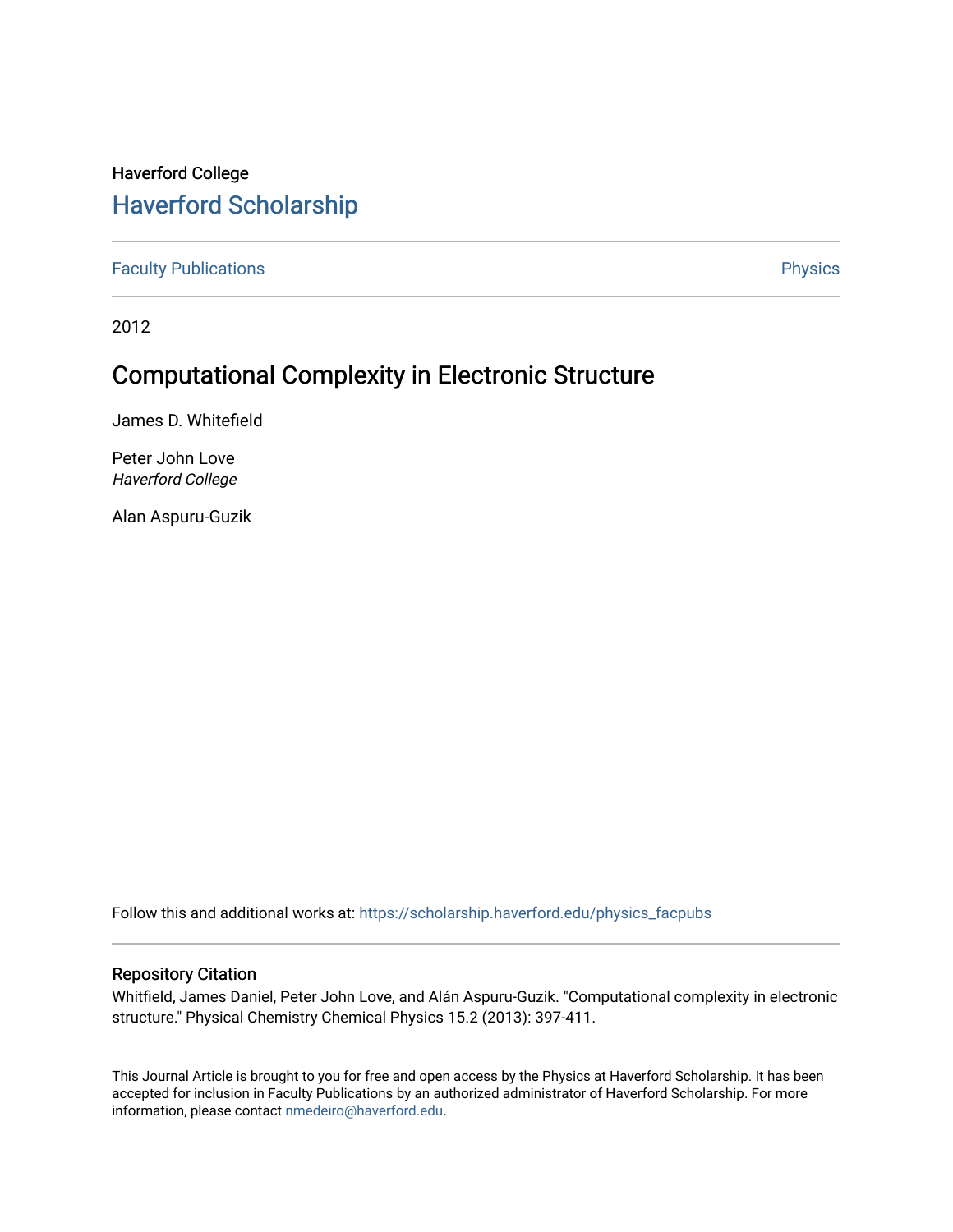# Computational Complexity in Electronic Structure

James Daniel Whitfield, ${}^{a,b,c}$ , Peter John Love ${}^{d}$  and Alán Aspuru-Guzik ${}^e$ 

In quantum chemistry, the price paid by all known efficient model chemistries is either the truncation of the Hilbert space or uncontrolled approximations. Theoretical computer science suggests that these restrictions are not mere shortcomings of the algorithm designers and programmers but could stem from the inherent difficulty of simulating quantum systems. Extensions of computer science and information processing exploiting quantum mechanics has led to new ways of understanding the ultimate limitations of computational power. Interestingly, this perspective helps us understand widely used model chemistries in a new light. In this article, the fundamentals of computational complexity will be reviewed and motivated from the vantage point of chemistry. Then recent results from the computational complexity literature regarding common model chemistries including Hartree-Fock and density functional theory are discussed.

# 1 Introduction

Quantum chemistry is often concerned with solving the Schrödinger equation for chemically-relevant systems such as atoms, molecules, or nanoparticles. By solving a differential and/or eigenvalue equation, the properties of the system and the dynamics of the state are obtained. Examples of properties include: equilibrium geometries, the dissociation energy of molecules, and the vibrational frequencies.

The difficulty stems from the accuracy required and the apparent exponential growth of the computational cost with both the number of electrons and the quality of the description of the system. For practical applications, the accuracy required is typically orders of magnitude smaller than the total energy of the system. As a concrete example, the Carbon atom has total electronic energy of about 37.8 Hartrees while the energy of a Carbon-Hydrogen bond is only 0.16 Hartrees. Solving the full eigenvalue equation takes on the order of  $n^3$  operations for an  $n \times n$  matrix. However, when describing interacting many-electron systems, the dimension of the matrix increases exponentially with the number of electrons.

Consequently, the computational methods of electronic structure in chemistry are aimed at circumventing exact diagonalization, in the context of electron structure, called the full configuration method. Avoiding exact diagonalization has led to a wide range of computational methods  $1-4$  $1-4$  for computing properties of chemical interest. These methods have recently[5](#page-13-2)[–9](#page-13-3) begun to include *quantum simulation* following Feynman's suggestion<sup>[10](#page-13-4)</sup> to use quantum computers as simulators. Subsequent development of these ideas in quantum chemistry has led to new proposed methods utilizing quantum computational techniques  $8,11-14$  $8,11-14$  $8,11-14$  and proof-of-principle exper-iments <sup>[15](#page-14-0)[,16](#page-14-1)</sup>. However, questions about when and where one would expect a quantum computer to be useful <sup>[17](#page-14-2)[,18](#page-14-3)</sup> have not been fully answered. Ideally, computational complexity can provide some answers about when, where, and why quantum computers would be useful for chemistry. At the same time, it could also help formalize intuitive understanding of when we can expect reliable results from traditional computational methods.

Many results in computational complexity have interchanged classical and quantum computers fluidly leading to new results on the complexity of computing properties of quantum systems <sup>[19](#page-14-4)</sup>. We review some recent results appearing in the computational complexity literature that touch on why electronic structure calculations are difficult. Our hope is to encourage future investigations into quantitative understanding of difficult instances of electronic structure calculations.

A similar, but much shorter, discussion of computational complexity in quantum chemistry by Rassolov and Garashchuk<sup>[20](#page-14-5)</sup> appeared in 2008 and provided many conjectures that have since been proven or extended.

This perspective assumes exposure to second quantization and mixed states in quantum mechanics. Standard bra-ket notation is used when referring to quantum states. All the necessary concepts from computational complexity and quantum computation are briefly introduced and motivated to make the article as self-contained as possible. A key omission from the present review is a number of computational complexity results  $21,22$  $21,22$  concerning quantum-information based wave function ansatzes such matrix product states, density matrix renormalization group and their generalizations  $2<sup>3</sup>$ . These methods are becoming accepted into the mainstream of computational chemistry<sup>[24–](#page-14-9)[26](#page-14-10)</sup>, but do not yet have the widespread availability of the selected methods included in the present work.

 $\overline{\mathcal{C}}$ 

*<sup>a</sup> Vienna Center for Quantum Science and Technology (VCQ), Boltzmanngasse 5, 1090 Vienna, Austria. E-mail: James.Whitfield@univie.ac.at*

*<sup>b</sup> Columbia University, Physics Department, 538 West 120th Street, New York, NY, USA. <sup>c</sup> NEC Laboratories America, 1 Independence Way, Princeton, NJ, USA.*

*<sup>d</sup> Haverford College. 370 Lancaster Avenue, Haverford, PA, USA. Email: plove@haverford.edu*

*<sup>e</sup> Harvard University, Department of Chemistry and Chemical Biology, Cambridge, MA, USA. Email: aspuru@chem.harvard.edu*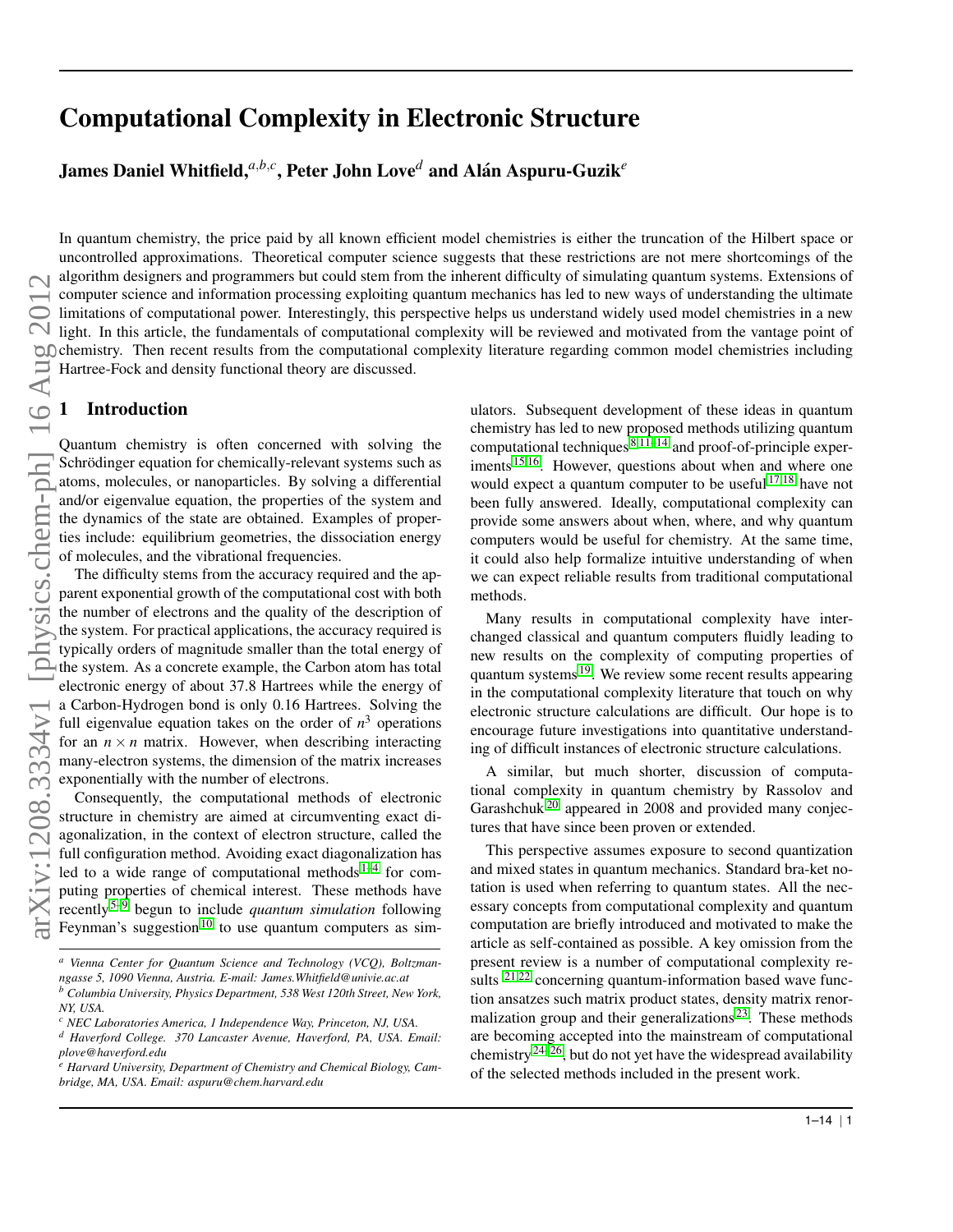# 2 Worst case computational complexity for chemists

The purpose of this section is to provide a quick but precise introduction to computational complexity concepts  $27,28$  $27,28$ . The aim is to set the stage for the results subsequently reviewed.

Computational complexity is the study of how resources required to solve a problem change with its size. For instance, *space complexity* is the scaling of memory requirements with the problem size, but, in this article, we focus on *time complexity* which investigates how the running time of the computation changes as the problem size increases.

Computational chemists often informally discuss commonplace concepts in computer science such as the complexity classes of polynomial-time problems (P) and nondeterministic polynomial-time problems (NP). For instance, it is sometimes stated that Hartree-Fock has a runtime which scales as the third power of the number of basis functions. This is scaling disregards difficult instances of the calculation where Hartree-Fock does not converge. Such instances require manual intervention to tweak the algorithm used or adjust the convergence thresholds in a case-by-case fashion.

In computer science, often the focus is on *worst-case complexity* where the most difficult instances of a problem are used to classify the problem's complexity. This is has been one of the major areas of theoretical computer science, although work on average case complexity does exist $29,30$  $29,30$ . In this article, the complexity of the problems discussed are characterized by the worst-case scaling.

# 2.1 Time complexity in equivalent computer models

A proper measure of the *time complexity* of an algorithm is how many basic operations (or how much time) it takes to solve problems of increasing size. Conventionally, a computational problem is described as easy or tractable if there exists an efficient algorithm for solving it, i.e. one that scales polynomially,  $O(n^k)$  with fixed *k* and input size *n*.\* Otherwise, the problem is considered intractable. This is an asymptotic definition that may not capture the full utility of the algorithm. For example, an asymptotically efficient algorithm may run slower than an asymptotically inefficient for small or fixed size problem instances. Nevertheless, this asymptotic classification of algorithms has proved useful. From a theoretical computer science perspective, the division allows for considerable progress to be made without considering the minutiae of the specific system, implementation, or domain of application.

From a practical standpoint, Moore's $31$  law states the density of transistors in classical computers doubles every two years. Thus, for a fixed computational time, if the computer cannot solve an instance when using a polynomial-time algorithm, one need not wait long as the exponential growth of computing power will reasonably quickly overtake the polynomially large cost. However, if the algorithm runs in exponential-time, one may be forced to wait several lifetimes in order for an instance to become soluble even if Moore's law continues indefinitely. Complicating matters, the exponential growth according to Moore's law is expected to cease sometime this century; hence the recent emphasis on quantum computation.

The time complexity can be characterized using any computationally equivalent model. In the context of computer science, *equivalent* means that one model can simulate the other with an overhead that scales polynomially as a function of system size. These mappings respects the boundary between efficient and inefficient algorithms described earlier. Turing machines and circuits are two typical models discussed in the context of computational complexity.

The Turing computer or *Turing machine* was introduced by Alan Turing [32](#page-14-16) in 1936 before transistors and electronic circuits and formalizes the idea of a computer as a person to whom computational instruction could be given. Turing  $32$  introduced the concept in order to answer David Hilbert's challenge to decide if a polynomial has roots which are integers using a "finite number of operations." Turing proved that this was not possible using his Turing machine. An illustration depicting the salient features of the Turing machine is given in Fig. [1.](#page-3-0)

The circuit model of computation has been more widely used when generalizing to the quantum setting although the quantum Turing machine formulation does exist  $33,34$  $33,34$ . The time complexity in the circuit model is characterized the number of circuit elements (or gates) used to compute the accept/reject boolean value corresponding to an input. So long as a universal set of gates, e.g. NAND, FAN-OUT, and FAN-IN for classical circuits, are used, the time complexity will only differ by a polynomial factor. The key caveat to consider when using this model is the notion of uniformity. To properly define an algorithm in the circuit model, a way of generating circuits for all input sizes must be given concisely. A circuit family for an algorithm is *uniform* if there is a polynomialtime algorithm that specifies the circuit given the input size.

#### 2.2 Computational problems and problem instances

In computer science, computational problem often refers to decision problems which are collections of yes/no questions that an algorithm can decide. Each question is called a *problem instance* and the answer is called the *solution* to that in-

<span id="page-2-0"></span> $*$  The notation,  $f(x) = O(g(x))$ , implies that function  $f(x)$  is dominated by  $g(x)$ for asymptotically large values of  $x$ . To indicated that  $f(x)$  is asymptotically larger than  $g(x)$ , we write  $f(x) = \Omega(g(x))$ . If  $f(x)$  is dominated by and dominates function  $g(x)$ , then we write  $f(x) = \Theta(g(x))$ .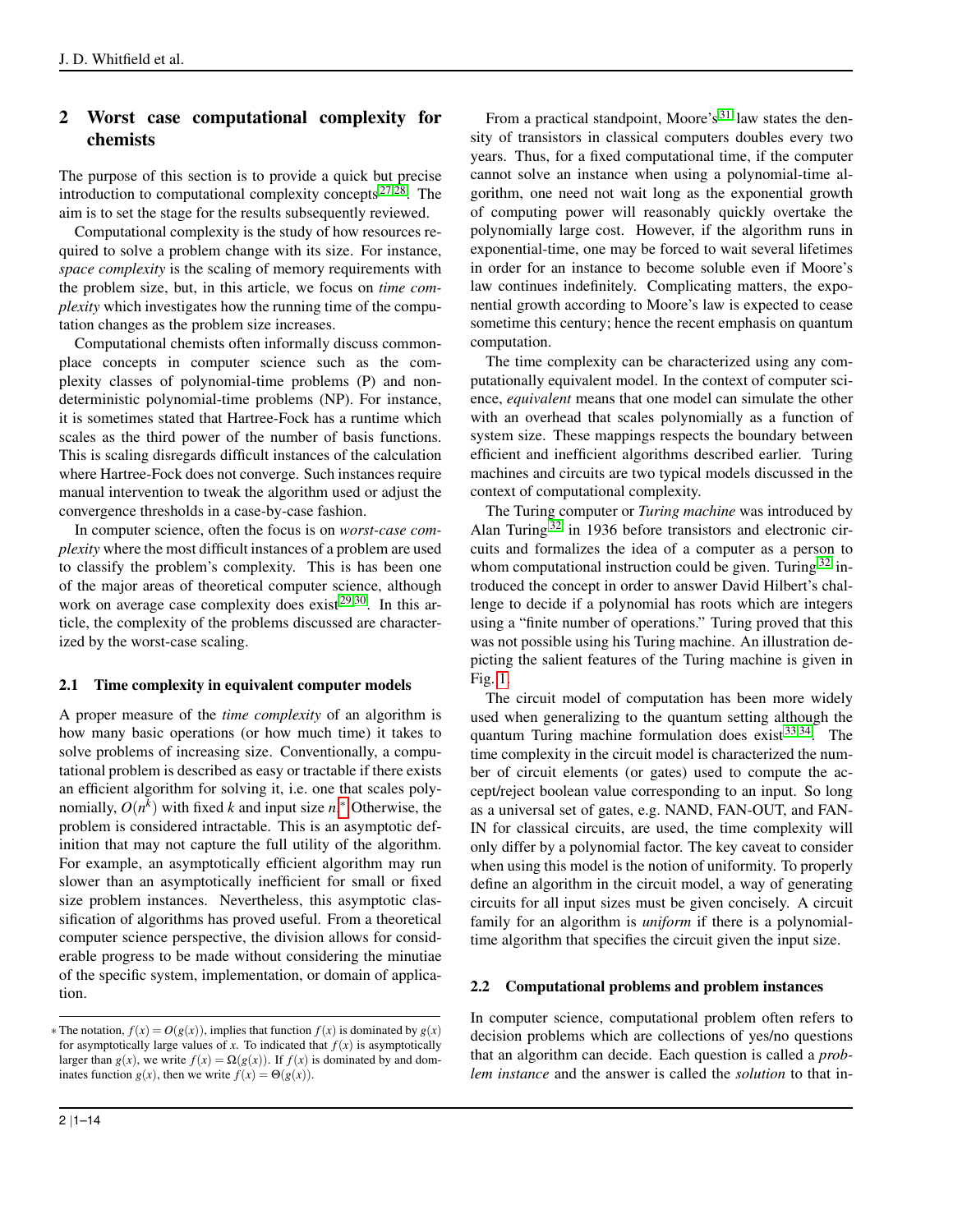<span id="page-3-0"></span>

Fig. 1 Illustration of a Turing machine that accepts input strings beginning with '01' or '10.' The computer is specified by the set of states (modes of operation), an alphabet of symbols for the scratch space, and the transition rules. The computer performing an algorithm reads the symbol on the current line, then based on the computer's current state and the given transition rules, the computer changes the symbol of the current line, changes its current state and moves either up or down. The computer halts when it enters the ACCEPT or REJECT states which indicate the output of the computation. In the figure, the possible states are {BGN, CHK, SWP, RE-JECT, ACCEPT $\}$ , the alphabet is  $\{0, 1, 1\}$ , and the transition rules are listed in the box to the left. Depicted is the second step of a computation that began with input '10'.

stance. Although we focus on decision problem, in many situations the decision problem can be used to extract numerical values by asking sufficiently many yes/no questions.

A collection of decision questions with affirmative answers such as, "Is 149 prime?" or "Is 79 prime?," is called a *language*. Languages define decision problems where only the accept instances are included in the language. If an algorithm *accepts* (returns "True" or outputs 1) on all strings contained in a language then the device is said to *recognize* the language. If the computer is also required to halt on all inputs, then it is said to *decide* the language. The difference being, a Turing machine may recognize a language but fail to halt on some instances, i.e. run forever. The problem of deciding if a Turing machine algorithm halts is called the HALTING problem. This problem has a rich and storied history beginning with the first paper of Turing  $32$ . In Fig. [1,](#page-3-0) the algorithm decides the language of strings beginning with '01' or '10.'

As an example from chemistry, the computational problem of deciding if a molecule has a dipole moment, DIPOLE, is a collection of questions: "Does *x* have a dipole moment?" Here, *x* is a string representing the molecule in each instance. The questions 'Does  $BCl<sub>3</sub>$  have a dipole moment?', and 'Does NH<sub>3</sub> have a dipole moment?' are instances of this computational problem. The string  $x = \text{BCl}_3$ " is not in the language

DIPOLE since "BCl<sub>3</sub>" does not have dipole moment while "NH<sub>3</sub>" is in the language since it has a dipole moment. A reasonable modification of the problem would be 'Does *x* have a dipole moment greater than 0.1 Debyes?' so that small dipole moments may be ignored.

It may also be necessary to promise that *x* represents a molecule in a specific way such that ill formatted inputs can be ignored. This is accomplished using *promise problems* where the promise would be that *x* is indeed a string that properly encodes a molecule. Promise problems also arise in order to account for issues of numerical or experimental precision as illustrated in the next paragraph.

Promise problems also play a key role throughout the remainder of this text since we are discussing physical properties where infinite precision is neither required nor expected. As an illustration, we use an example from thermochemistry, where language *A* is the set of strings corresponding to (ideal) gases with heat capacity at constant pressure, *Cp*, less than some critical value. Imagine you have an unreasonable lab instructor, who gives you a substance that has heat capacity extremely close to the critical value that decides membership in *A*. It may take a large number of repetitions of the experimental protocol to be confident that the substance belongs or does not belong to language *A*. A reasonable lab instructor would announce at the beginning of lab that all the substances he is handing out for the experiment are promised to be at least one Joule per Kelvin away from the critical value. Given this promise, the student will be able to complete their lab in a single lab period. Without such a promise, it may take the student several lab periods to repeat the experiment in order to establish a sufficiently precise value of the heat capacity to decide the instance. Instead when using a promise, if the student has a compound that violates the promise then the instructor would give full credit for either answer.

More formally, in the usual decision problems, the problem is defined using one language, *L*, specifying the accept instances. The language of reject instances is all strings not in *L*. Promise problems differ in that they are specified using two languages: one for the accept instances, *Laccept*, and a separate language for the reject instances, *Lre ject*. If an instance is not in either of these languages, then the promise is violated and the computation can terminate with any result.

Reusing the DIPOLE example, if we can reformulate the problem to find out about non-zero dipole moments as a promise problem to account for experimental error. Now the computational task of DIPOLE is: 'Given a molecule, *x*, a trial value for the dipole  $d_T$ , and an error tolerance  $\delta$ , decide if the dipole moment of *x* is greater than  $d_T + \delta$  or less than  $d_T - \delta$ , promised that the dipole moment is not between  $d_T \pm \delta$ . In this case, there are two languages defining the problem  $L_{d>d_T+\delta}$  and  $L_{d. If a molecule has a dipole$ moment of exactly  $d<sub>T</sub>$  it would violate the promise and the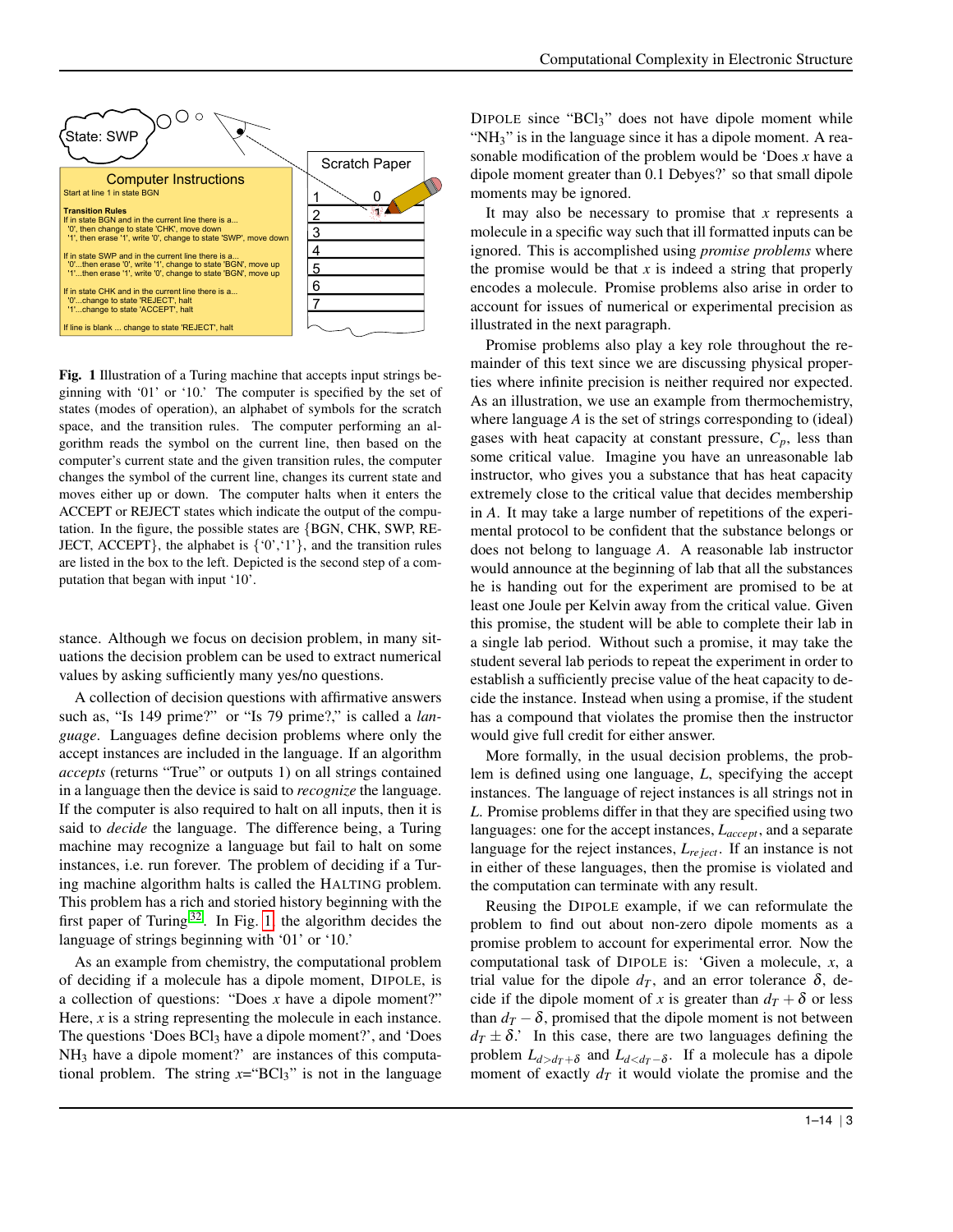experimenter or computer does not need to answer or can respond with any answer. The value  $\delta$  allows us to meaningfully define problems in the presence of errors resulting from imperfect experimental measurements or from the finite precision of a computing device.

#### 2.3 Computation reductions

The idea of computational reduction is at the heart of classifying computational problems. Reducibility is a way of formalizing the relationship between problems. Essentially, it asks, "If I can solve one problem, what other problems can I solve using the same resources?"

There are two main types of reductions: Turing reductions and Karp reductions. For the reduction to be useful, they must be limited to polynomial time. The polynomial-time *Turing reduction*, also called the Cook reduction, of problem *A* to problem *B* uses solutions to multiple instances of *B* to decide the solutions for instances of *A*. The solutions to instances of *B* are provided by an *oracle* and each questions is called a *query*. Algorithms deciding *A* which require only polynomial queries of the oracle for *B* are efficient whenever the oracle for *B* answers in polynomial time.

The other type of reduction is called a *Karp reduction* or polynomial transformation. If, instead of an oracle, there is an embedding of instances of problem *A* into instances of problem *B*, then an efficient solution for all instances of problem *B* imply efficient solutions for instances of problem *A*. This transformation is a Karp reduction. When *A* can be *reduced* to *B*, under either Karp of Turing reductions, it is denoted  $A \leq B$ .

To illustrate the difference, we use examples from thermodynamics. Consider trying to determine if the heat capacity at constant pressure,  $C_p$ , of an ideal substance is less than some critical value (language *A*). Now, suppose an oracle, probably in the form of a bomb calorimeter, has been provided for deciding if the heat capacity at constant volume,  $C_V$ , of a given substance is above or below a critical value. Call language *B* the set of strings labeling substances with*C<sup>V</sup>* below this value. By adding the number of moles times the ideal gas constant to the critical value, one can determine membership in language *A* via the formula  $C_p = C_V + nR$ . Since each instance of *A* can be embedded into an instance of *B*, language *A* is Karp reducible to *B* and we can write  $A \leq B$ .

Suppose instead, an oracle for evaluating if, at fixed pressure, the internal energy, *U*, of the given substance at a given temperature is less than some critical value (language *C*) is given. Then by evaluating the internal energy at two different temperatures, the heat capacity at constant pressure can be bounded by numerically estimating the derivative. Because the reduction has to use the oracle for *C* more than once to decide instances of *A*, language *A* is Turing reducible to *C* and  $A \leq C$ .

#### 2.4 Basic complexity classes

Equipped with the basic definitions from computer science, we now introduce the concept of computational complexity classes. This will give some insights into why quantum chemistry is difficult. We will introduce six basic complexity classes to classify the time complexity of decision problems. The first three complexity classes are characterized by algorithms that can decide instances in time proportional to a polynomial of the input size; the other classes are characterized by polynomial time verification of problem instances.

In table [1,](#page-6-0) the three polynomial time complexity classes are listed. First, P, is the class of all decision problems with instances that can be accepted or rejected by a Turing machine in polynomial time. If the Turing machine has access to an unbiased random number generator, then the complexity class of problems that can be decided in polynomial time is called BPP. The term "bounded error" refers to the requirement that the probability of acceptance and of rejection must be bounded away from half so that repetition can be employed to boost the confidence in the answer. An important class of problems falling into this complexity class are efficient Monte Carlo simulations often grouped under the umbrella term quantum Monte Carlo<sup>[35](#page-14-19)[–37](#page-14-20)</sup> used for computing electronic structure in chemistry. Lastly, the complexity class BQP is characterized by problems soluble in polynomial time with quantum resources. In the quantum computational model<sup>[38](#page-14-21)</sup>, the quantum algorithm is conceptually simpler to think of as a unitary circuit, *U*, composed of unitary circuit element that affect, at most, two quantum bits. As mentioned earlier, the number of gates used determines the time complexity. The outcome of the algorithm with input  $|Input\rangle$  is "accept" with probability  $|\langle Accept|U|Input\rangle|^2$ . Similarly, for the "reject" cases.

So far, the discussion has centered on complexity classes containing problems that are solvable in polynomial time given access to various resources: a computer (P), a random number generator (BPP), and a controllable quantum system (BQP). Now, our attention turns to the class of problems that can be computed non-deterministically. The original notion of non-determinism is a Turing machine whose transition rule maps the computer state and the tape symbol to any number of possible outputs. In essence, this is a computer that can clone itself at will to pursue all options at once. NP is the class of problems that could be solved in polynomial time by such a computer. Whether a deterministic polynomial time computer can be used to simulate such a computer is a restatement of the famous open question in computer science: "Does  $P = NP$ ?" This question was selected as a millennium problem by the Clay Mathematics Institute which has offered a one million dollar prize for a correct proof of the answer.

Rather than resorting to imaginary computers, the nondeterministic classes can be defined by considering verifi-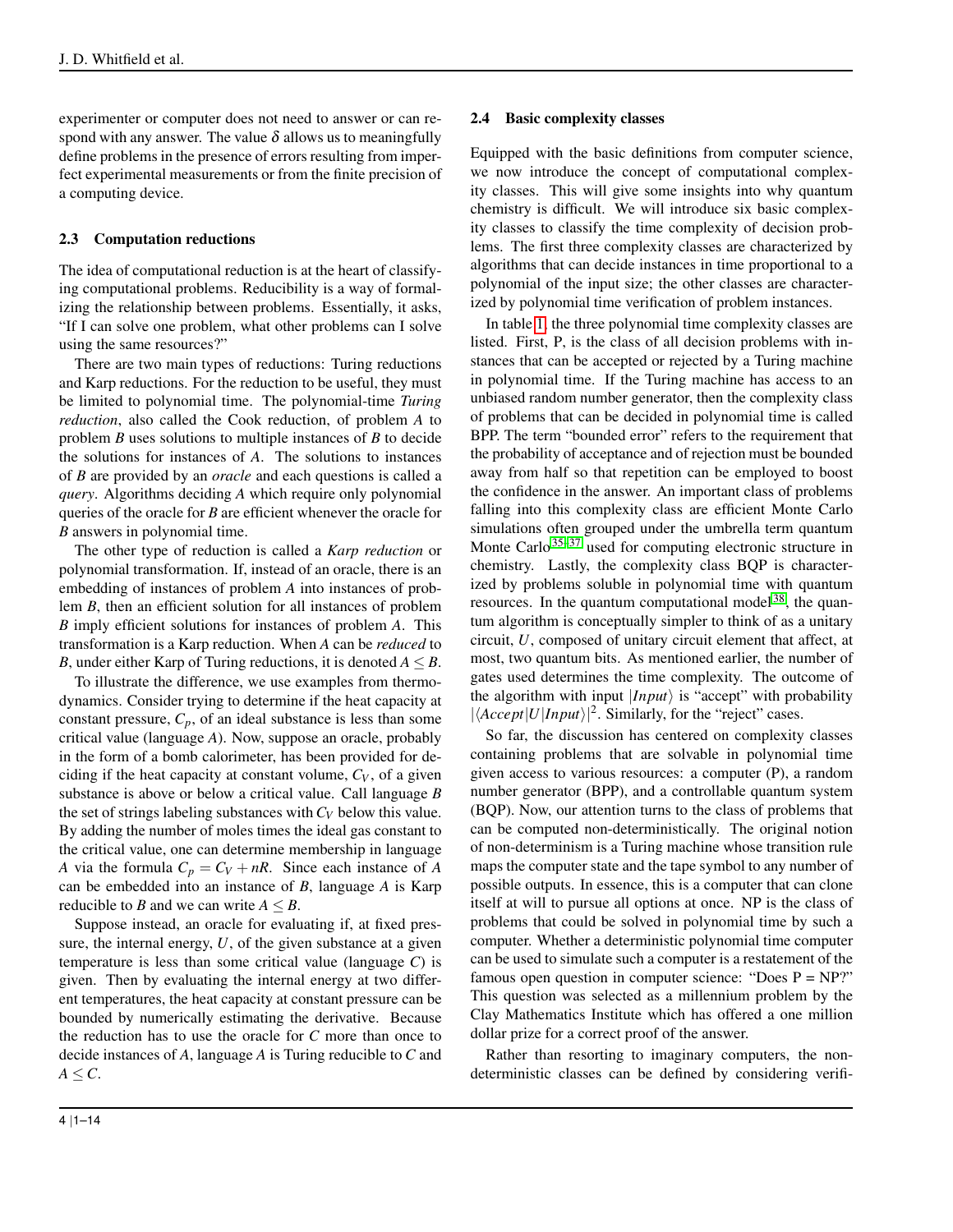<span id="page-5-0"></span>

Fig. 2 An example of the non-deterministic complexity class QMA. Non-deterministic problems can be thought of as games. In the Merlin-Arthur games, the proof verifying the validity of input *x* is magically (hence non-deterministically) given by a wizard Merlin who is prone to deception. The verifier, called Arthur, is trying to decide if he should accept or reject input *x*. When Merlin gives Arthur a valid proof that verifies *x* should be accepted, Arthur should accept with high probability (*completeness*) and when Merlin gives him an proof of something incorrect, he should be able to spot the inaccuracy (*soundness*). In the drawing since Arthur has access to quantum bits (qubits), the complexity class depicted is QMA. Figure composed from images found on Wikipedia under the Creative Commons License.

cation of solutions which have been obtained in some nondeterministic way, see Fig. [2.](#page-5-0) For every "accept" instance, *x*, there exists at least one proof state *y* such that the verifier returns "accept" in polynomial time. If *x* is should be rejected, then for every proof state *y*, the verifier should output "reject", again, in a polynomial amount of time. Each of the non-deterministic classes listed in table [1,](#page-6-0) are characterized by the computational power of the verifier. Note that P is a subset of NP because any problem that can be easily solved can be easily verified.

#### 2.5 Completeness and hardness

The goal of classifying computational problems into complexity classes motivates introduction of the terms *hard* and *complete*. The classification of a computational problems as hard for a complexity class means if an algorithm can solve this problem, then all problems in the class can be solved efficiently. In other words, this problem contains all problems in the class either via Karp or Turing reductions. More precisely, a language *B* is *hard* for a complexity class CC if every language, *A*, in CC is polynomial-time reducible to *B*, i.e.  $A \leq B$ .

Complete problems for a class are, in some sense, the hardest problems in that class. These problems are both a member of the class and are also hard for the class. That is, a language *B* is *complete* for a complexity class CC if *B* is in the complexity class CC and for every other language *A* in CC,  $A \leq B$ .

The simplest illustration of the difference between hard and complete computational problems is the distinction between optimization problems and decision problems. Optimization problems such as finding saddle points or minima in energy landscapes are frequently encountered in computational chemistry, however these problems are not in the complexity class NP. However, if one can perform optimization quickly, then responding with the answer to yes/no questions about the solution would be simple. Thus, optimization problems can be classified as NP-hard but not NP-complete since the computational task of optimization is, in a sense, harder than just answering yes or no.

# 3 Electronic structure and other Hamiltonian problems

Now, armed with the key ideas from computer science, we return to our original inquiry into why quantum chemistry is hard. We answer this questions by exploring the computational complexity of three different widely used methods for computing electronic energy in computational chemistry: Hartree-Fock, two-electron reduced density matrix methods, and density functional theory.

Before delving into the specific complexities of these problems, we first establish notation by reviewing necessary concepts from quantum chemistry, then discussing computational problems concerning classical and quantum spin Hamiltonians. We end the section with mappings between systems of electrons and spin systems.

#### 3.1 Quantum chemistry and second quantization

In quantum chemistry, the annihilation,  $\{a_k\}$ , and creation operators,  $\{a_k^{\dagger}\}$ , correspond respectively to removing and adding an electron into one of *M* single particle wave functions,  $\{\phi_k(\mathbf{x}_1)\}_{k=1}^M$ . The single-particle wave functions are called *orbitals* and the set of orbitals is typically called the *basis set*. To include the electron spin, the single particle orbitals  $\phi_k$  are functions of spatial coordinates and a spin variable which are collectively denoted x.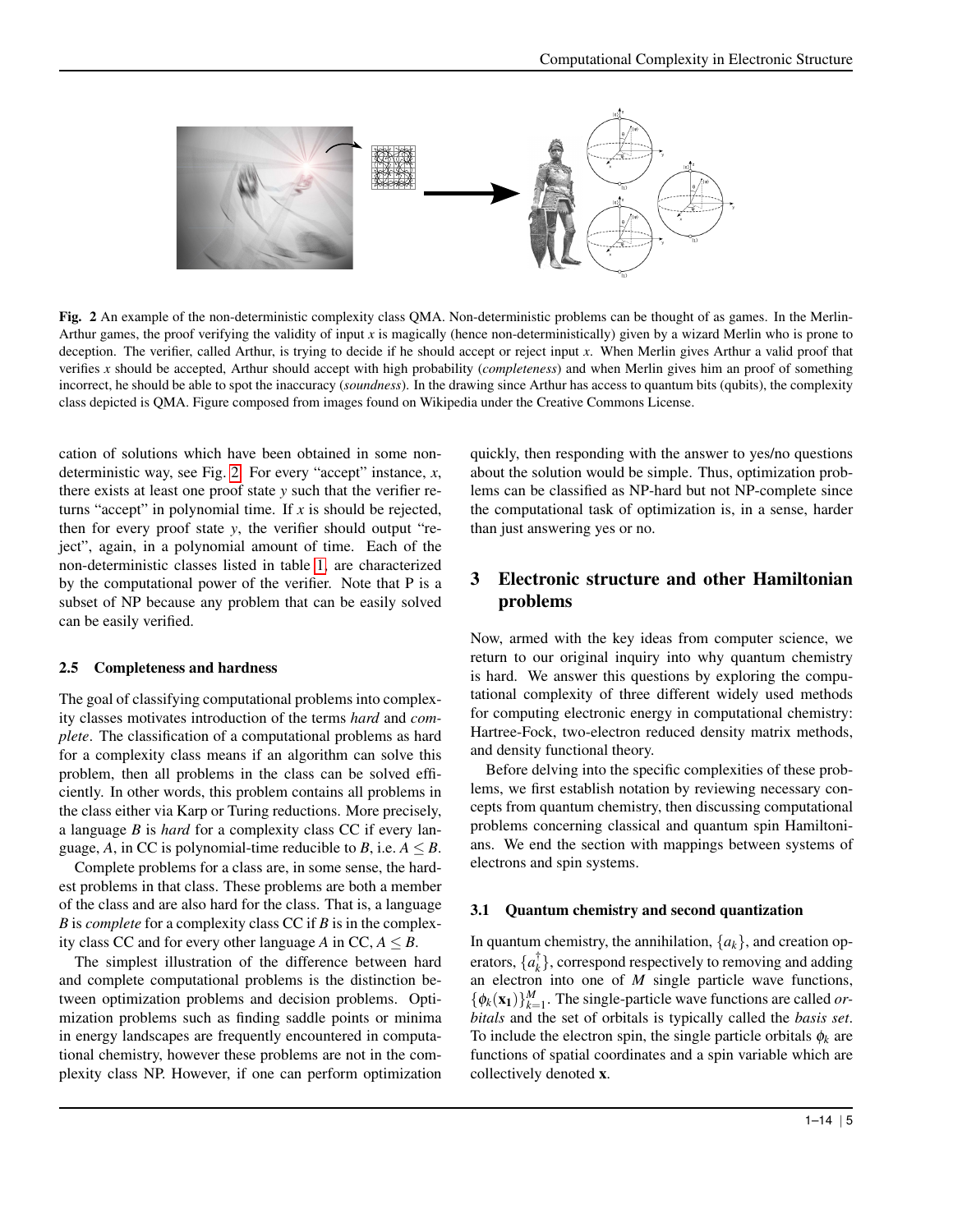<span id="page-6-0"></span>Table 1 Polynomial time complexity classes are separated by the resources the computer has access to while the non-deterministic polynomial time complexity classes are characterize by the resources of polynomial time computational verifiers

| Class      | Name                                                     | Computer type                                            |
|------------|----------------------------------------------------------|----------------------------------------------------------|
|            |                                                          | taking only poly, time                                   |
| P          | Polynomial Time                                          | Turing machine                                           |
| <b>BPP</b> | <b>Bounded Error</b><br>Probabilistic Polynomial<br>Time | Turing machine with access<br>to random number generator |
| <b>BQP</b> | <b>Bounded Error</b><br>Quantum Polynomial<br>Time       | Turing machine with access<br>to quantum resources       |
| Class      | Name                                                     | Verifier's computer type<br>taking only poly, time       |
| NP.        | Non-deterministic<br>Polynomial Time                     | Turing machine                                           |
| MА         | Merlin-Arthur                                            | Turing machine with access<br>to random number generator |
| OMA        | Quantum<br>Merlin-Arthur                                 | Turing machine with access<br>to quantum resources       |

The electronic spin will play an important role when discussing the connections between systems of electrons and systems of quantum spins. Since electrons are spin- $\frac{1}{2}$  particles, the electron spin is either up or down. Accordingly, there are *M*/2 orbitals with spin up and *M*/2 with spin down. Unless explicitly noted, the summation over orbitals includes a summation over the spatial and spin indices of the orbitals.

Anti-symmetry of the *N*-electron is enforced by the canonical anti-commutation relations for fermions, i.e. electrons,

$$
[a_p, a_q]_+ = a_p a_q + a_q a_p = 0, \qquad [a_p, a_q^\dagger]_+ = \delta_{pq} \mathbf{1}.\tag{1}
$$

In chemistry, typically the electronic structure is the primary concern, but if interested in vibrational structure, we would have to consider bosonic canonical commutation relations:  $[b_p, b_q] = b_p b_q - b_q b_p = 0$  and  $[b_p, b_q^{\dagger}] = \delta_{pq} 1$ . The vacuum state,  $|vac\rangle$ , is the normalized state that the creation/annihilation operators act on and it represents the system with no particles.

Acting on the vacuum state with a strings of *N* distinct creation operators yields *N*-electron wave functions. The most general *N*-electron state within a basis set is,

<span id="page-6-3"></span>
$$
|\Psi\rangle = \sum_{K}^{M} C_{K} a_{K_{1}}^{\dagger} a_{K_{2}}^{\dagger} \cdots a_{K_{N}}^{\dagger} |vac\rangle, \qquad (2)
$$

with  $K = (K_1, \dots, K_N)$  and the complex valued  $C_K$  are con-

strained such that  $\sum_K |C_K|^2 = 1$ . To convert between creation and annihilation operators and the coordinate representation, one uses field operators:  $\hat{\phi}(\mathbf{x}) = \sum_{k} \phi_k(\mathbf{x}) a_k$  as in  $\Psi(\mathbf{x_1},\cdots,\mathbf{x_N}) = \langle vac | \hat{\phi}(\mathbf{x_1})\cdots\hat{\phi}(\mathbf{x_N}) | \Psi \rangle / \sqrt{N!}$ . The factor of *N*! accounts for permutation symmetries in the summation. Each state Ψ or  $|\Psi\rangle$  is called an *N*-electron *pure state*. A valid *N*-electron *mixed state*,

<span id="page-6-1"></span>
$$
\rho^{(N)} = \sum p_i |\Psi_i\rangle\langle\Psi_i| \tag{3}
$$

has  $\sum p_i = 1$  where each  $|\Psi_i\rangle$  is an *N*-electron wave function. The *k*-th order reduced density matrix, abbreviated *k*-RDM, is defined using the field operators:

$$
\rho^{(k)}(\mathbf{x}_1, \mathbf{x}'_1, \cdots, \mathbf{x}_k, \mathbf{x}'_k) = \frac{1}{(N)_k} \langle \Psi | \hat{\phi}^\dagger(\mathbf{x}'_k) \cdots \hat{\phi}^\dagger(\mathbf{x}'_1) \hat{\phi}(\mathbf{x}_1) \cdots \hat{\phi}(\mathbf{x}_k) | \Psi \rangle \tag{4}
$$

$$
= \frac{1}{(N)_k} \text{Tr} \left[ \hat{\phi}(\mathbf{x}_1) \cdots \hat{\phi}(\mathbf{x}_k) \, \rho^{(N)} \, \hat{\phi}^\dagger(\mathbf{x}'_k) \cdots \hat{\phi}^\dagger(\mathbf{x}'_1) \right] \quad (5)
$$

With  $(N)_k = N!/(N-k)!$ , the reduced density matrices are normalized to unity and, in equation [\(5\)](#page-6-1), the trace sums over the expectation values of states from a complete set of  $N - k$ electron wave functions.

Lastly, we define the primary computational chemistry problem encountered in computation of electronic structure.

*Computational Problem:* ELECTRONIC STRUCTURE. The inputs are the number of electrons, *N*, a set of *M* orbitals, a static configuration of nuclei, a trial energy,  $E_T$ , an error tolerance  $\delta$  and Hamiltonian,

<span id="page-6-4"></span>
$$
H_{elec} = T_e + V_{ee} + V_{eN} = \sum_{ij} (T_{ij}^e + V_{ij}^{eN}) a_i^{\dagger} a_j + V_{ijkl}^{ee} a_i^{\dagger} a_j^{\dagger} a_k a_l
$$
\n
$$
(6)
$$

<span id="page-6-2"></span>with  $T_e$  the electronic kinetic energy operator,  $V_{ee}$  the electronelectron interaction operator and *VeN* the electron-nuclear interaction. The task is to decide if the ground state energy is less than  $E_T - \delta$  or greater than  $E_T + \delta$  promised that the energy is not between  $E_T \pm \delta$ .

Methods related to getting approximate solutions to ELEC-TRONIC STRUCTURE have complexities ranging from NPcomplete to QMA-complete as shown in sections [4](#page-9-0) and [5.](#page-9-1) The complexity of ELECTRONIC STRUCTURE itself is not yet clear. In the literature, only Hamiltonians with more flexibility, namely a local magnetic field, have been demonstrated to be QMA-complete as shown see section [6.1.](#page-11-0)

#### 3.2 Classical and quantum spin Hamiltonians

The problem of estimating the ground-state energy of Hamiltonians of different forms lies at the intersection of computer science, physics and chemistry. In this section, we define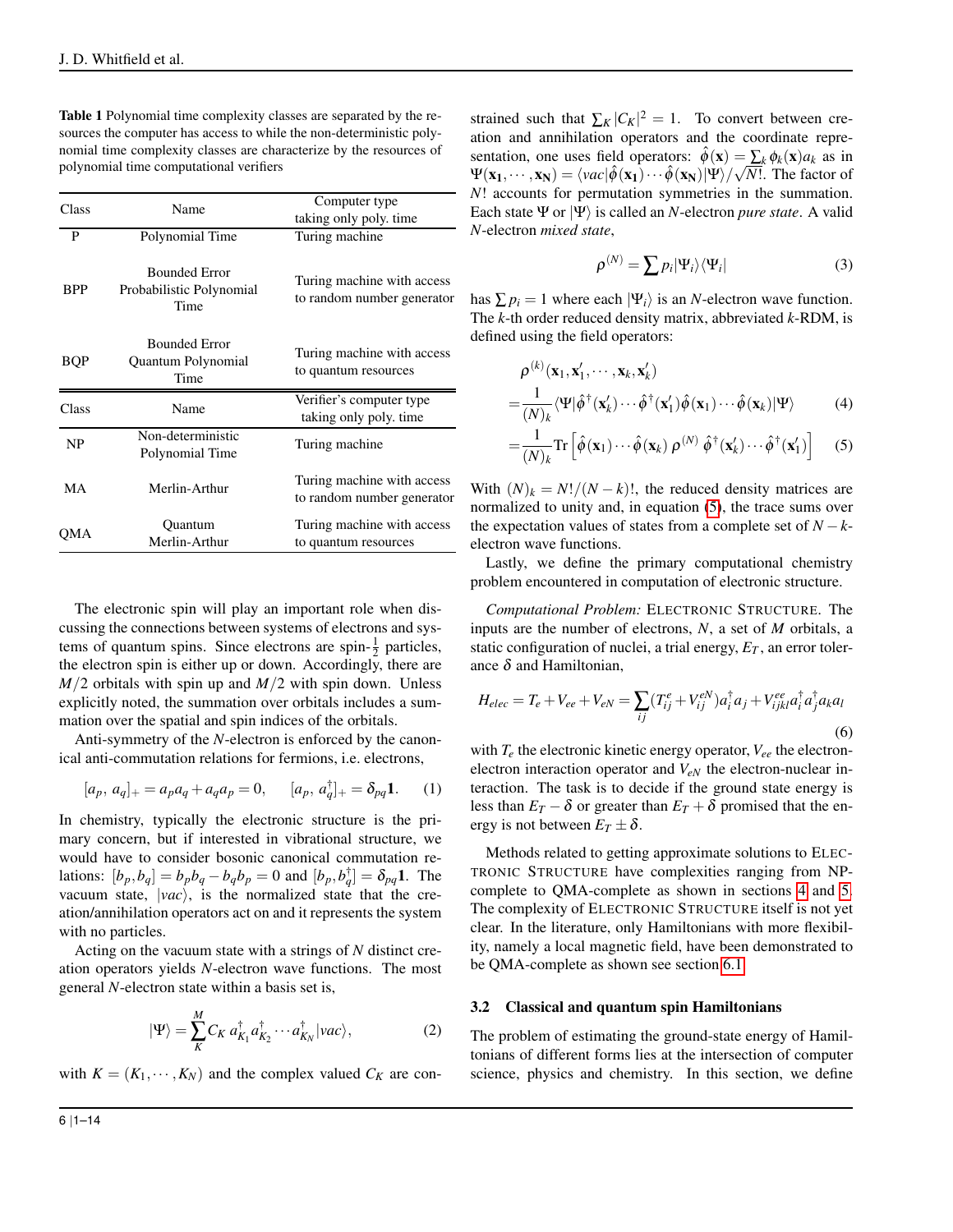computational problems related to both classical and quantum spin Hamiltonians. Spin systems have long been known to provide fertile ground for complexity theory<sup>[19,](#page-14-4)[39](#page-14-22)[–41](#page-14-23)</sup>. Given a Hamiltonian, deciding if a there exists a spin configuration, e.g.  $(\uparrow \uparrow \downarrow \cdots)$ , that satisfies a certain property, e.g. has energy below a certain threshold, can be difficult even when checking the property for each configuration is easy. Computations designed to decide properties of this sort are often in the complexity class NP. If, additionally, that particular property can embed instances of any other NP properties, then that property corresponds to an NP-complete computational problem.

*Computational Problem:* ISING. The inputs are *N* classical spins with possible values  $\pm 1$ , trial energy,  $E_T$ , and Ising Hamiltonian

$$
H_{\text{ising}} = -\sum_{\langle ij \rangle}^{\text{neighbors}} J_{ij} S_i S_j \tag{7}
$$

having  $J_{ij}$  either 0 or  $\pm 1$ . The task is to decide if there is a configuration of spins  $c = (s_1, s_2, \dots, s_N)$  such that the energy of the Ising Hamiltonian is less that  $E_T$  or if all configurations have energy above *E<sup>T</sup>* .

Unlike the other Hamiltonian problems discussed in this review, ISING does not require a promise on the precision because the energy values of the Hamiltonian are integer-valued instead of continuous.

Although some instances of the Ising lattice can be solved analytically, e.g. one-dimensional Ising lattices or the solution by Onsager [42](#page-14-24) for two-dimensional Ising lattices with uni-form couplings, Barahona<sup>[39](#page-14-22)</sup> showed that problem ISING is NP-hard when interactions are restricted to nearest neighbors on a  $2 \times L \times L$  lattice. Since this model is only of tangential interest to electronic structure, details of this proof are omitted. Since the "accept" instances can be verified in polynomial time given a configuration  $c$  with energy less than  $E_T$ , this problem is in the complexity class NP and hence, is NPcomplete. Further results show that all non-planar lattices, even in two-dimensions, are NP-complete<sup>[40](#page-14-25)</sup>.

To provide examples of Hamiltonian problems that are complete for the quantum analogue of NP, we turn to the quantum analogues of the Ising Hamiltonian: quantum spin Hamiltonians. To define similar quantum Hamiltonians with QMAcomplete properties, it turns out that one only needs spins with angular momentum of  $\frac{1}{2}$  which are often called *qubits*. The interactions are now expressed using tensor products of the Pauli sigma matrices with matrix representations

$$
\boldsymbol{\sigma}^x = \begin{bmatrix} 0 & 1 \\ 1 & 0 \end{bmatrix}, \quad \boldsymbol{\sigma}^y = \begin{bmatrix} 0 & -i \\ i & 0 \end{bmatrix}, \quad \boldsymbol{\sigma}^z = \begin{bmatrix} 1 & 0 \\ 0 & -1 \end{bmatrix}.
$$
\n(8)

Additionally,  $\sigma^0$  is the identity matrix.

A widely studied class of qubit Hamiltonian problems whose computational complexity was first investigated by Kitaev *et al.*  $4\overline{1}$  is the problem of computing, to polynomial accuracy, the ground state energy of *k*-spin local Hamiltonians. This set of problems is referred to as *k*-LOCAL HAMILTO-NIAN in the computational complexity literature following  $41$ , but we use the name *k*-LOCAL-SPIN HAMILTONIAN to emphasize the nature of the Hamiltonian.

*Computational Problem: k*-LOCAL-SPIN HAMILTONIAN. Given *k*-spin-local Hamiltonian acting on *N* spins,

<span id="page-7-0"></span>
$$
H_{kQMA} = -\sum_{\substack{D=(d_1,\ldots,d_k)\\C=(c_1,\ldots,c_k)}}^m J_{C,D} \,\sigma_{c_1}^{d_1} \otimes \sigma_{c_2}^{d_2} \otimes \cdots \sigma_{c_k}^{d_k} \qquad (9)
$$

where  $d_i \in \{x, y, z, 0\}$ ,  $c_i$  labels a spin, there are  $m = \text{poly}(N)$ terms, and  $|J_{C,D}| \leq 1$ , decide if the ground state energy is less that  $E_0 - \delta$  or if the ground state energy is greater than  $E_0 + \delta$ with  $\delta < 1/\text{poly}(N)$  promised that is is not between  $E_0 \pm \delta$ .

Note that the problem is defined so that the error scales relative to the number of non-zero terms *m* in equation [\(9\)](#page-7-0). To understand this, consider the following set of instances with error tolerance  $\delta = 0.5$ . Consider Hamiltonian, *H*, with ground state energy 17.7 and Hamiltonian,  $H'$ , with energy 17.6. As it stands, the two Hamiltonians cannot be distinguished. However, by including each term in  $H$  and  $H'$  ten additional times, the ground state energies are now 177 and 176, which can be resolved at error tolerance δ. By considering *m* as a polynomial in *N*, one cannot indefinitely rescale the energy to effectively shrink the error tolerance.

The first demonstration of a QMA-complete problem<sup>[41](#page-14-23)</sup> required  $k = 5$ . Subsequently *k* was reduced<sup>[43](#page-14-26)</sup> to 2. Finally, the problem was shown<sup>[44](#page-14-27)</sup> to remain QMA-complete even when  $J_{C,D}$  is non-zero only if two spins are spatially adjacent on a 2D lattice. The problem can be further restricted by including only a limited set of two-spin interactions and still remain QMA-complete<sup>[45](#page-14-28)</sup>. Complexity results concerning qubit Hamiltonians as well as other variants with higher dimensional spins and more restrictive lattices were recently reviewed by Osborne<sup>[19](#page-14-4)</sup>.

#### <span id="page-7-1"></span>3.3 Relationships between spin systems and electronic systems

Since chemists are not necessarily interested in qubit or quantum spin systems, we now discuss connections to systems indistinguishable electrons. In this subsection, we will examine how to embed a system of spins into an electronic Hamiltonian and how to embed electronic systems into spin Hamiltonians. Lastly, we use these connections to give an example of a fermionic system (although not ELECTRONIC STRUCTURE) that is QMA-complete.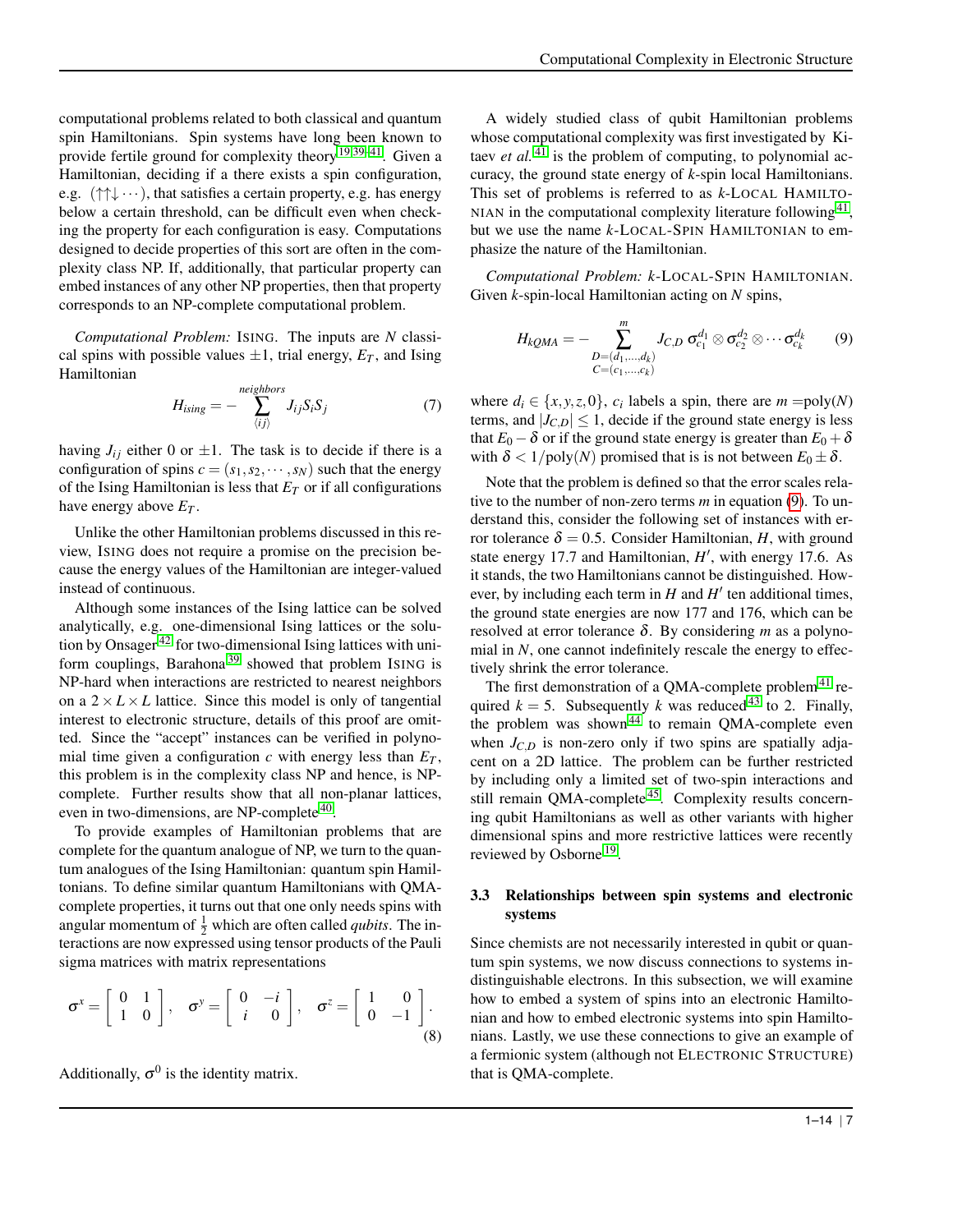Given an electronic Hamiltonian, there is a *orbital pair pseudo-spin* mapping<sup>[46,](#page-14-29)[47](#page-14-30)</sup> that is used to embed qubit models to the ground state of the electronic systems. To embed *N* spins, there must be  $M = 2N$  orbitals and *N* electrons, i.e. half-filling, and each quantum spin is identified with a pair of fermionic modes. The embedding requires translating each spin  $|q_i\rangle = \alpha |\uparrow_i\rangle + \beta |\downarrow_i\rangle$  to fermionic operators:  $\alpha a_{i\uparrow}^{\dagger} + \beta a_{i\downarrow}^{\dagger}$ . The Pauli operators appearing in the spin Hamiltonian, then become single fermion terms, e.g.  $h_{ij}a_i^{\dagger}a_j$ . As important examples consider,

<span id="page-8-1"></span>
$$
\sigma_i^x = |\downarrow_i\rangle\langle\uparrow_i| + |\uparrow_i\rangle\langle\downarrow_i| \qquad \leftrightarrow \quad a_{i\downarrow}^\dagger a_{i\uparrow} + a_{i\uparrow}^\dagger a_{i\downarrow} \qquad (10a)
$$

$$
\sigma_i^y = i(|\downarrow_i\rangle\langle\uparrow_i| - |\uparrow_i\rangle\langle\downarrow_i|) \quad \leftrightarrow \quad i(a_{i\downarrow}^\dagger a_{i\uparrow} - a_{i\uparrow}^\dagger a_{i\downarrow}) \quad (10b)
$$

$$
\sigma_i^z = |\uparrow_i\rangle\langle\uparrow_i| - |\downarrow_i\rangle\langle\downarrow_i| \qquad \leftrightarrow \quad a_{i\uparrow}^{\dagger}a_{i\uparrow} - a_{i\downarrow}^{\dagger}a_{i\downarrow} \qquad (10c)
$$

Taking tensor products of the Pauli matrices leads to twofermion terms, e.g.  $h_{ijkl}a_i^{\dagger}a_j^{\dagger}a_k a_l$ . The final concern is preventing double occupancy within a pair of sites which would invalidate the pseudo-spin interpretation. This is handled  $47-49$  $47-49$ by including an additional term which penalizes invalid electronic configurations. For each pair of electronic modes, the two-fermion penalty

<span id="page-8-4"></span>
$$
P_i = C a_{i\uparrow}^\dagger a_{i\uparrow} a_{i\downarrow}^\dagger a_{i\downarrow}
$$
 (11)

is added to the electronic Hamiltonian. Because penalty  $P =$  $\sum_i P_i$  commutes with the fermionic Pauli matrices, the ground state still corresponds to the solution of the spin Hamiltonian. The constant *C* can be selected as a low order polynomial in the system size to ensure that the ground state remains in a valid pseudo-spin state<sup>[†](#page-8-0)</sup>. Note that we have not explicitly relied on the anti-commutation properties and a nearly identical construction exists for bosonic systems<sup>[50](#page-14-32)</sup>.

A second connection is given using well established techniques developed to translate certain spin systems to simpler non-interacting fermionic systems that can be exactly solved<sup>[51](#page-14-33)[–53](#page-14-34)</sup>. The Jordan-Wigner transform<sup>51</sup> provides this connection by mapping fermions to spin operators such that the canonical anti-commutation relations are preserved. The Jordan-Wigner transform between *N* fermionic creation and annihilation operators and the Pauli matrices acting on *N* spins is given by

$$
a_j \Leftrightarrow \mathbf{1}^{\otimes j-1} \otimes \sigma^+ \otimes \sigma^{z \otimes N-j} \tag{12a}
$$

$$
a_j^{\dagger} \Leftrightarrow \mathbf{1}^{\otimes j-1} \otimes \sigma^{-} \otimes \sigma^{z \otimes N-j} \tag{12b}
$$

where  $\sigma^+ = \frac{\sigma^x + i\sigma^y}{2} = |\downarrow\rangle\langle\uparrow|$  and  $\sigma^- = \frac{\sigma^x - i\sigma^y}{2} = |\uparrow\rangle\langle\downarrow|$ . The qubit state  $|\uparrow \dots \uparrow \rangle$  corresponds to the vacuum state and the

string of  $\sigma^z$  operators, preserve the commutation relations in equation [\(1\)](#page-6-2) since  $\sigma^z$  and  $\sigma^{\pm}$  anti-commute. More sophisticated generalizations of the Jordan-Wigner transform, reduce the number and the spatial extent of the spin-spin interactions [54–](#page-14-35)[56](#page-14-36) .

The orbital pair pseudo-spin mapping and the Jordan-Wigner transformation complement each other and will be used repeatedly throughout the remainder of the article. The orbital pair pseudo-spin mapping requires carefully engineered penalties and fixes the total number of orbitals. Thus, it is primarily useful when translating spin systems to electronic systems. By contrast, the Jordan-Wigner transformation is primarily useful in the other direction, that is, when translating an arbitrary electronic system to a quantum spin system. The next subsection gives a concrete example of how these connections are employed when studying the computational complexity of electronic systems.

#### <span id="page-8-5"></span>3.4 Generic local fermionic problems are QMA-complete

The orbital pair construction allows one to immediately ascertain that the ground state energy decision problem for Hamiltonians containing two-fermion interactions,

<span id="page-8-3"></span>
$$
H_{2f} = \sum h_{ij} a_i^{\dagger} a_j + h_{ijkl} a_i^{\dagger} a_j^{\dagger} a_k a_l, \qquad (13)
$$

is  $OMA$ -hard<sup>[48](#page-14-37)</sup>. This follows via a Karp reduction using the orbital pair pseudo-spins as in equation [\(10\)](#page-8-1). Since only two-spin interactions in equation [\(9\)](#page-7-0) are required for QMAcompleteness [43](#page-14-26), each spin-spin interaction term translates to two-fermion terms under the pseudo-spin mapping. Since the pseudo-spin construction can be extended to bosonic systems, the two-boson ground state energy decision problem is also  $QMA$ -hard  $50$ .

The ground state energy of the electronic state can be verified to be above or below  $E_T \pm \delta$  by a BQP quantum computer given the proof state. This implies that the problem is QMA-complete. We sketch the idea relying on well known re-sults about BQP quantum simulation of chemical systems <sup>[6](#page-13-8)[,7,](#page-13-9)[9](#page-13-3)</sup>. The Jordan-Wigner transformation is used to translate the twoelectron Hamiltonian into a qubit Hamiltonian. If Merlin pro-vides the fermionic ground state<sup>[‡](#page-8-2)</sup>, the energy of correspond-ing qubit state can be determined through simulation<sup>[8](#page-13-5)[,57,](#page-14-38)[58](#page-14-39)</sup> of the evolution under the qubit version of the two-electron Hamiltonian. This quantum evolution can be simulated efficiently on a quantum computer [59](#page-14-40)[,60](#page-14-41). The resulting evolution in the time-domain is Fourier transformed to extract the en-ergy of the ground state<sup>[5,](#page-13-2)[8](#page-13-5)[,11,](#page-13-6)[61](#page-14-42)</sup>, allowing the verifier to determine whether to accept or reject the instance. This argument carries through for the bosonic case as well using the bosonic equivalent of the Jordan-Wigner transform<sup>[50](#page-14-32)</sup>.

<span id="page-8-0"></span> $\dagger$  More precisely, the norm of the Hamiltonian  $||H||$  is upper bounded by the sum of the individual terms. Since there are, at most,  $O(N)^4$  terms the norm of the total Hamiltonian must scale less than a fourth order polynomial in the system size.

<span id="page-8-2"></span><sup>‡</sup> The verifier requires multiple copies of the state to ensure that the state has exactly *N* electrons.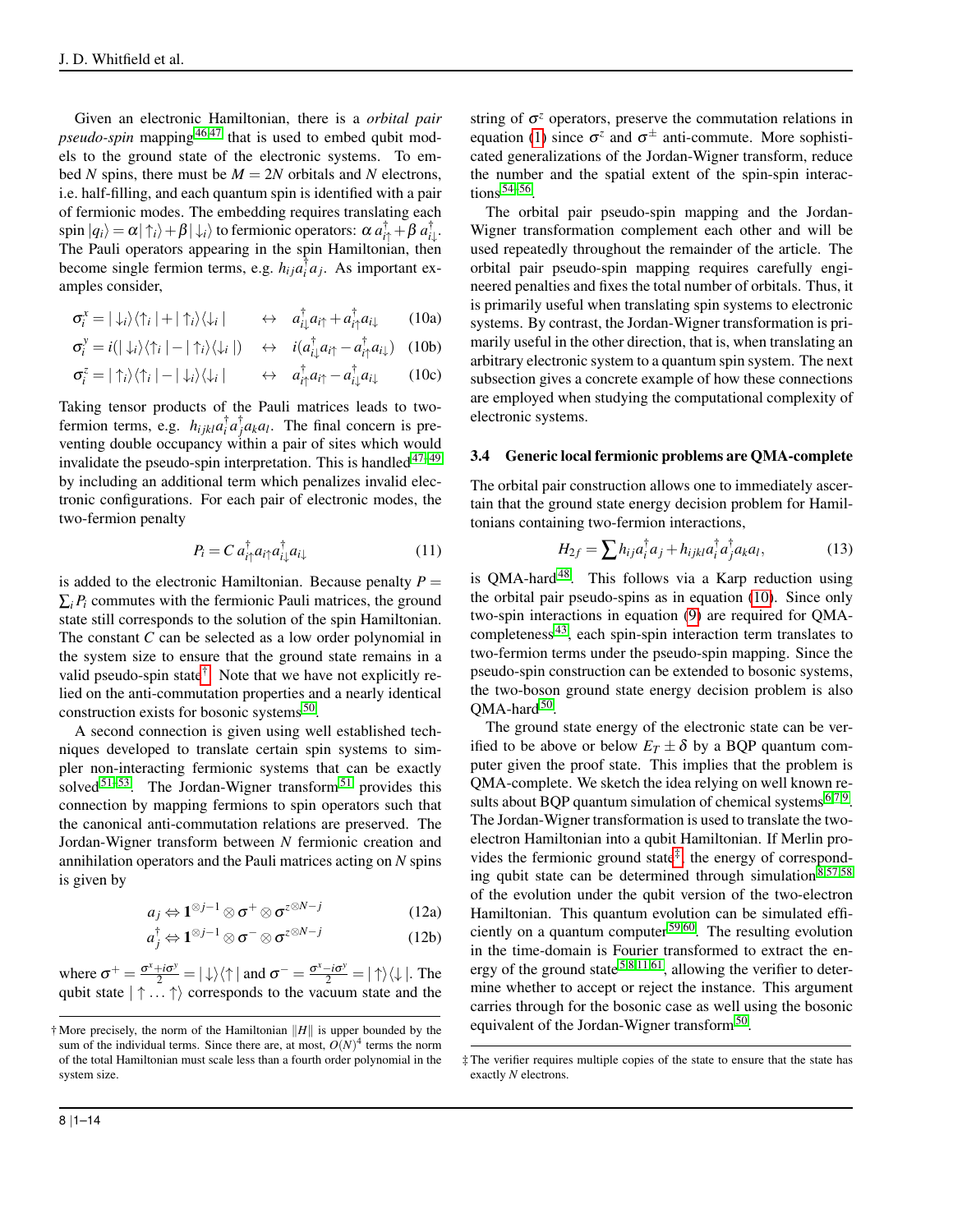## <span id="page-9-0"></span>4 Hartree-Fock

Hartree-Fock is one of the most important quantum chemistry techniques as it typically recovers about 99% of the total electronic energy. Hartree-Fock is known to be a weak approximation in many instances, but it is the basis for more sophisticated (post-Hartree-Fock) methods which improve upon the Hartree-Fock wave function. Furthermore, Hartree-Fock provides the mathematical framework for the widely adopted notion of molecular orbitals used throughout chemistry.

The implementation of the Hartree-Fock algorithm requires evaluating and manipulating  $O(M^4)$  two-electron integrals. When this computation dominates the runtime, the algorithm scales as somewhere between  $O(M^2)$  and  $O(M^3)$ . However, since Hartree-Fock solves a nonlinear eigenvalue equation through an iterative method<sup>[1](#page-13-0)</sup>, the convergence of self consistent implementations is the key obstacle that prevents the worst case scaling from being polynomial. The computational complexity result proving that the worst case scaling cannot be polynomial unless P=NP was provided in an unpublished appendix of Schuch and Verstraete [49](#page-14-31) available on the arXiv preprint server.

For the purposes of this article, the Hartree-Fock procedure can be succinctly explained as the minimization of the energy of an *N*-electron system given *M* basis functions with the re-striction that in the expansion found in equation [\(2\)](#page-6-3), all  $C_K$  are zero except one. Explicitly,

$$
E_{HF} = \min_{\substack{\Psi = \prod_i (b_i^{\dagger})^{k_i} | \text{vac}\rangle, \\ \sum k_i = N}} \langle \Psi | H_{elec} | \Psi \rangle \tag{14}
$$

Here, the single Fock state corresponding to the minimal value of *EHF* is called the Hartree-Fock state: Ψ*HF*. The optimized set of creation operators,

$$
b_i^{\dagger} = \sum_j C_{ij} a_j^{\dagger} \tag{15}
$$

place and remove electrons from the set of *molecular orbitals*,  $\psi_j(\mathbf{x}) = \sum_j^M C_{ij} \phi_i(\mathbf{x})$ . The formal computational problem HARTREE-FOCK will be defined analogous to the other Hamiltonian problems with a promise given to account for precision.

*Computational Problem:* HARTREE-FOCK*.* The inputs are the number of electrons, *N*, a set of *M* orbitals, a trial energy, *E*<sub>*T*</sub>, an error tolerance,  $\delta$  < 1/poly(*N*), and a two-electron Hamiltonian, c.f. equation [\(13\)](#page-8-3). The sum of the absolute values of the coefficients is required to scale less than a polynomial in *N*. The task is to decide if the Hartree-Fock energy  $E_{HF} = \langle \Psi_{HF} | H | \Psi_{HF} \rangle$  is less than  $E_T - \delta$  or greater than *E*<sub>*T*</sub> +  $\delta$  promised that *E*<sub>*HF*</sub> is not between *E*<sub>*T*</sub>  $\pm \delta$ .

#### 4.1 HARTREE-FOCK is NP-complete

To prove that any other NP problem can be mapped to the HF problem (NP-hardness), we can use a Karp reduction to embed instances of ISING into instances of  $HF<sup>49</sup>$  $HF<sup>49</sup>$  $HF<sup>49</sup>$ . Using the fermionic version of  $\sigma^z$  given in equation [\(10\)](#page-8-1),  $H_{ising}$  only requires two-electron interactions,

<span id="page-9-2"></span>
$$
S_i S_j = \sigma_i^z \sigma_j^z
$$
  
=  $(a_{i\uparrow}^{\dagger} a_{i\uparrow} - a_{i\downarrow}^{\dagger} a_{i\downarrow}) (a_{j\uparrow}^{\dagger} a_{j\uparrow} - a_{j\downarrow}^{\dagger} a_{j\downarrow})$  (16)

The satisfying assignment of the ISING instance is some spin configuration  $|s_1s_2 \cdots s_N\rangle$  for  $N = 2L^2$  with  $s_i$  as either  $\uparrow$  or  $\downarrow$ . The correct and exact Hartree-Fock solution for the *N*-electron wave function should assign  $b_i^{\dagger} = a_{i\uparrow}^{\dagger}$  when  $s_i = \uparrow$  and  $b_i^{\dagger} =$ *a* † *<sup>i</sup>*<sup>↓</sup> when *s<sup>i</sup>* =↓. Thus, ISING≤HARTREE-FOCK under a Karp reduction.

The promise on the error tolerance,  $\delta$ , given in the specification of the problem is necessary because of the pseudo-spin representation used in equation [\(16\)](#page-9-2). Corrections to the energy due to the pseudo-spin representation can be computed using perturbation theory with the unperturbed Hamiltonian given by equation [\(11\)](#page-8-4) and the converted Ising Hamiltonian, c.f. equation [\(16\)](#page-9-2), as the perturbation. The first order corrections in small parameter  $C^{-1}$  are the Ising energies and the errors due to the pseudo-spin mapping arise at second order in  $C^{-1}$ . A coarse estimate for *C* is obtained by multiplying the number of non-zero terms by the maximum absolute value of a coefficient occurring in equation [\(13\)](#page-8-3). Since we map the problem to ISING, there are  $O(N^2)$  terms in the summation and the maximum absolute value of each term is unity. Hence, *C* is estimated as  $O(N^2)$ . So long as  $\delta < O(N^{-2})$ , the first order corrections occurring at order  $C^{-1}$  can be distinguished and the ground state Ising energies can be recovered.

To prove inclusion of HF in the complexity class NP, an algorithm for verifying the energy in polynomial time must be given. If the coefficient matrix *C* describing the correct orbital rotation is given, then the energy is calculated easily using Slater-Condon rules  $62$ . Thus, given the answer, the accept/reject conditions are quickly verified. Since the problem can also be quickly verified, HARTREE-FOCK is NPcomplete.

## <span id="page-9-1"></span>5 2-RDM methods

Many computational chemistry algorithms seek to minimize the energy or other properties by manipulating the wave func-tion but to quote Coulson<sup>[63](#page-14-44)</sup>, "wave functions tell us more than we need to know. . . All the necessary information required for energy and calculating properties of molecules is embodied in the first and second order density matrices." Extensive work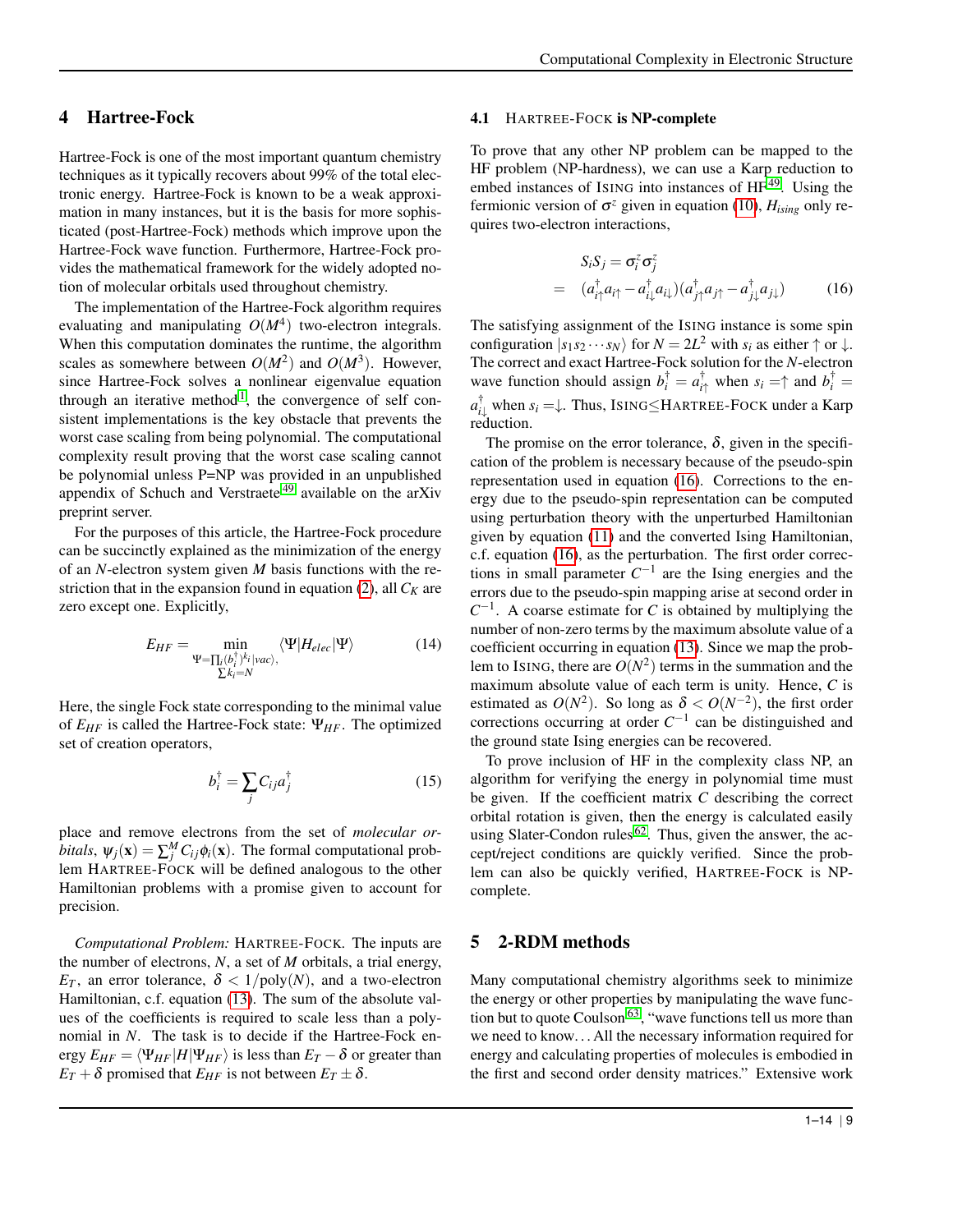has been done to transform this remark into a host of computa-tional methods in quantum chemistry<sup>[64](#page-14-45)[,65](#page-14-46)</sup>. In this section and the following, we review the prominent computational complexity results related to this body of work.

With respect to the 2-RDMs, it is easy to evaluate properties of the electronic system since the Hamiltonian only contains two-electron terms. However, difficulties arise when determining if the 2-RDM is valid or invalid. Unconstrained optimization of the energy using 2-RDM can lead to ground state energies of negative infinity if the validity of each 2-RDM cannot be determined. While the criteria for validity have recently been developed  $66,67$  $66,67$ , deciding the validity of each 2-RDM using such criteria is known as the *N-representability* problem. Mazziotti<sup>[66](#page-14-47)</sup> also provides a proof that the following problem, *N*-REP, is at least NP-hard. In the next subsection, we follow Liu *et al.* <sup>[48](#page-14-37)</sup> to demonstrate the stronger conclusion that *N*-REP is QMA-complete.

*Computational Problem: N*-REP. The inputs are the number of electrons, *N*, an error tolerance  $\beta > 1/poly(N)$ , and a 2-RDM,  $\mu^{(2)}$ . The task is to decide (*i*) if  $\mu^{(2)}$  is consistent with some *N*-electron mixed state,  $\rho^{(N)}$ , or (*ii*) if  $\mu^{(2)}$  is bounded away from all 2-RDMs that are consistent with an *N*-electron state by at least  $\beta$ <sup>[§](#page-10-0)</sup> promised that either (*i*) or (*ii*) is true.

## 5.1 *N*-REP is QMA-complete

To show QMA-hardness, a Turing reduction is used to show 2- LOCAL-SPIN HAMILTONIAN≤ *N*-REP. Before proceeding to the Turing reduction, note, since *N*-REP only considers a fixed number of electrons, the one-electron operators are not needed as  $a_i^\dagger a_j = a_i^\dagger \left( \sum_k^M a_k^\dagger a_k \right) a_j/(N-1)$ . Each valid 2-RDM can be represented by an  $\binom{M}{2} \times \binom{M}{2}$  dimensional matrix with  $\binom{M}{2}^2 - 1$ independent parameters[¶](#page-10-1) . A complete set of observables, such as the projection onto each matrix element<sup> $\parallel$ </sup>, is then used to characterize the space of 2-RDMs.

The space of valid 2-RDMs is convex; that is if  $\mu_1^{(2)}$  $\mathbf{1}^{(2)}, \mathbf{\mu}_2^{(2)}$  $\mu_L^{(2)},\cdots,\mu_L^{(2)}$  $L^{(2)}$  are valid 2-RDMs, then the convex sum  $\sum_j n_j \mu_j^{(2)}$  with  $\sum_j^L n_j = 1$  is also a valid 2-RDM. This follows directly from the convexity properties of sets of density matrices and probability distributions.

With access to an oracle for *N*-REP, the boundaries of the convex set of valid 2-RDMs can be characterized. Because the oracle is used multiple times throughout the verification procedure, this is a Turing reduction. Since convex minimization problems can be solved efficiently and reliably, see e.g. [68](#page-14-49), the QMA-hardness is nearly demonstrated. The last point of concern addressed by Liu *et al.* [48](#page-14-37) , are the errors introduced by the promise given on the oracle. To demonstrate that the algorithm remains robust in spite of such errors, the authors use a tailored version of the shallow-cut ellipsoid convex optimiza-tion technique <sup>[69](#page-14-50)</sup>.

Let us remark that the required error tolerance follows since the reduction relies on the QMA-completeness of 2-LOCAL-SPIN HAMILTONIAN which includes a promise on allowed the error tolerance.

To demonstrate that *N*-REP is QMA-complete, what remains is demonstrating that *N*-REP is in the complexity class QMA. If  $\mu^{(2)}$  is a valid 2-RDM, then, relying on the Jordan-Wigner transform introduced earlier, Merlin can send polynomial copies of the correct *N*-electron state,  $\mu^{(N)}$ . The verifier, Arthur, first checks that the number of electrons in the given state is *N* by evaluating  $\text{Tr}[\mu^{(N)}\sum a_k^{\dagger}a_k]$ . Then Arthur randomly picks observables from the complete set described earlier and tests that the expectation value of the state  $\mu^{(N)}$ and  $\mu^{(2)}$  match until convinced. Merlin might try to cheat by sending entangled copies of  $\mu^{(N)}$  but it can be proven that Arthur cannot be fooled based on the Markov inequality<sup>\*\*</sup>. See Aharonov and Regev<sup>[70](#page-14-51)</sup> for a proof of this fact.

#### 5.2 Restriction to pure states

The pure state restriction of *N*-REP has interesting consequences. Consider, PURE *N*-REP, where the question is now: "Did the 2-RDM come from a *N*-electron pure state (up to error β)?" This contrasts with the original problem where the consistency questions refers to an *N*-electron mixed state.

This problem is no longer in QMA since the verifier, Arthur, cannot easily check that the state is pure if the prover, Merlin, cheats by sending entangled copies of  $|\Psi^{(N)}\rangle$ . If instead, two independent unentangled provers send the proof state, the state from the first prover can be used to verify the purity. The purity is checked using the pairwise swap test<sup>[71](#page-14-52)</sup>, a quantum algorithmic version of the Hong-Ou-Mandel effect in quantum optics [72](#page-14-53), on each of the supposedly unentangled states. When the given state is not a product state (or nearly so), Arthur will detect it. If the set of states from the first prover pass the test, the second set can be used to verify that randomly selected expectation values of  $|\Psi^{(N)}\rangle$  and  $\mu^{(2)}$  match. The complexity class where two verifiers are used instead of one verifier is  $QMA(2)$ .

<span id="page-10-0"></span><sup>§</sup> The appropriate metric is the trace distance,  $d_{tr}(A, B) = ||A - B||_{tr} =$  $\frac{1}{2}Tr[\sqrt{(A-B)^{\dagger}(A-B)}]$ , which generalizes the distance metric from standard probability theory.

<span id="page-10-1"></span><sup>¶</sup> Since each 2-RDM is hermitian, the complex off-diagonal elements occur in pairs and the diagonal elements must be real. Since the trace is normalized to unity, there a reduction of one degree of freedom, leaving  $\binom{M}{2}^2 - 1$  independent parameters.

<span id="page-10-2"></span><sup>||</sup> Liu *et al.*  $48$  used a different set observables inspired by the Pauli matrices with more convenient mathematical properties.

<span id="page-10-3"></span><sup>∗∗</sup> Given any random variable *X*, the Markov inequality states  $\langle |X| \rangle \ge aPr(|X| \ge$ *a*) with  $\langle X \rangle$  defining the expectation value of random variable *X* and  $|X|$  defining the absolute value of *X*.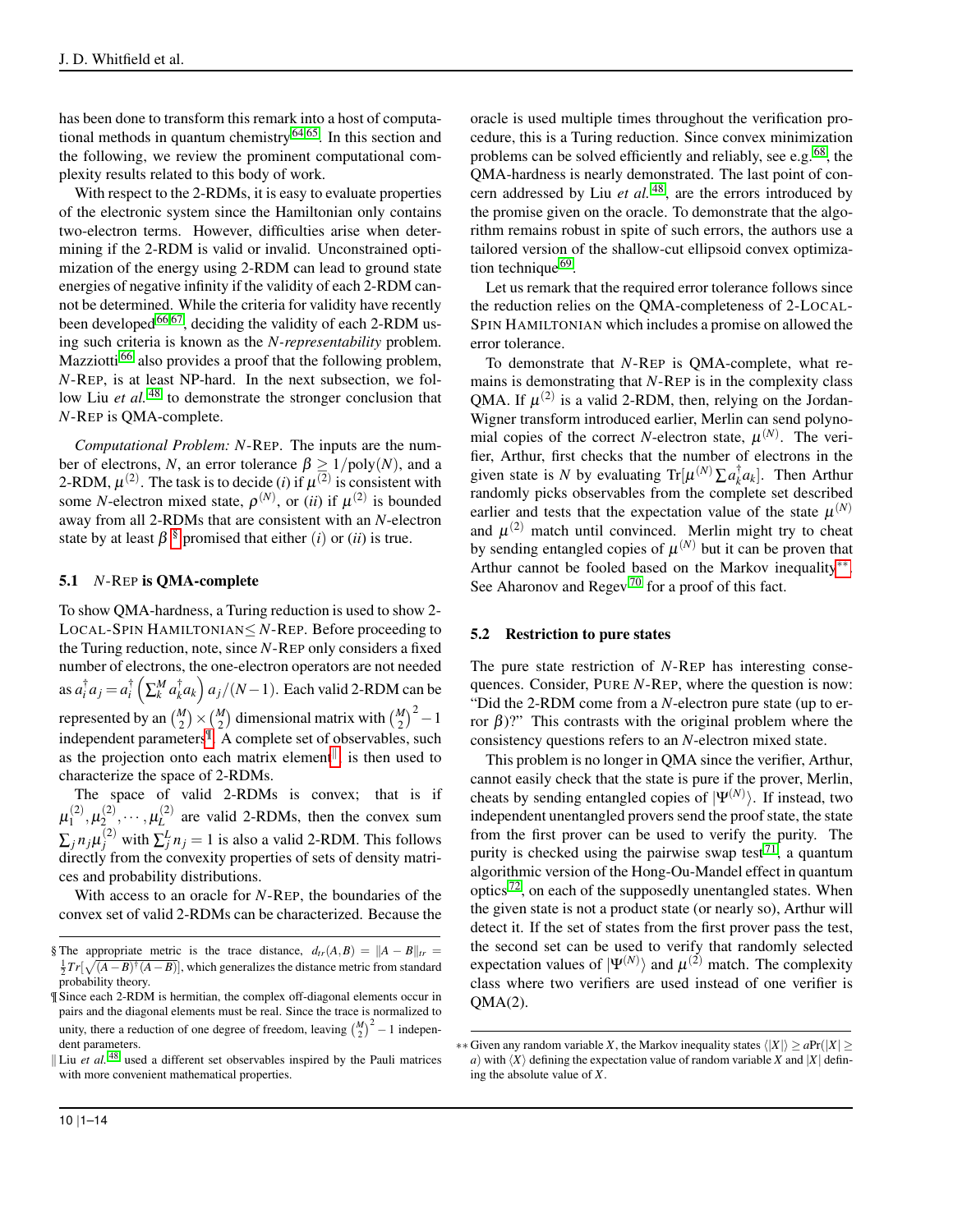## 6 Density functional theory

In this section, a further reduced description is examined: density functional theory. Density functional theory (DFT) methods are of profound importance in computational chemistry due to their speed and reasonable accuracy  $3,65,73$  $3,65,73$  $3,65,73$ . In this section, the complexity of the difficult aspects of DFT is shown to be QMA-complete. This was first conjectured by Rassolov and Garashchuk<sup>[20](#page-14-5)</sup> and rigorously proven by Schuch and Ver-straete <sup>[49](#page-14-31)</sup>.

In DFT, the wave function is replaced by the one-electron probability density,  $n(\mathbf{x}) = \rho^{(1)}(\mathbf{x}, \mathbf{x})$ . The use of an object in three spatial dimensions to replace an object in 3*N* spatial dimensions without losing any information seems almost absurd, but the theoretical foundations of DFT are well estab-lished<sup>[65](#page-14-46)[,74](#page-14-55)</sup>. The Hohenberg-Kohn theorem<sup>[73,](#page-14-54)[74](#page-14-55)</sup> proves that the probability density obtained from the ground state wave function of electrons in a molecular system is in one-to-one correspondence with the external potential usually arising from the static nuclear charges. Therefore, all properties of the system are determined by the one-electron probability density.

In the proof of the Hohenberg-Kohn theorem, one of the most important, and, elusive, functionals of the one-electron density is encountered: the universal functional. In all electronic Hamiltonians, the electrons possess kinetic energy and the electrons interact via the Coulomb interaction; only *VeN* due to the nuclear configuration changes from system to system. Separating these parts allows one to define the universal functional of DFT as

<span id="page-11-1"></span>
$$
F[n(\mathbf{x})] = \min_{\rho^{(N)} \to n(\mathbf{x})} \text{Tr}[(T_e + V_{ee})\rho^{(N)}],\tag{17}
$$

which takes as input the probability density and returns the lowest possible energy of  $T_e + V_{ee}$  consistent with the probability density. The nuclear potential energy can be directly determined efficiently using  $\int d\mathbf{x} n(\mathbf{x}) V_{eN}(\mathbf{x})$  using Gaussian quadratures or Monte Carlo sampling. Regardless of the method used to evaluate the integral, the domain does not (explicitly) increase with the number of electrons. As a decision problem, we have the following:

*Computational Problem:* UNIVERSAL FUNCTIONAL. The inputs are the number of electrons, *N*, a probability density  $n(\mathbf{x})$ , a trial energy  $E_T$  and an error tolerance  $\delta < 1/\text{poly}(N)$ . The task is to decide if  $F[n(x)]$  is greater than  $E_T + \delta$  or less than  $E_T - \delta$  promised that  $F[n(x)]$  is not between  $E_T \pm \delta$ . It is required that the summation over the Hamiltonian coefficients  $\sum |V_{ijkl}^{ee}| + |T_{ij}^{e}| + |V_{ij}^{eN}| + |V_{ij}^{mag}|$  scale less than poly(*N*).

#### <span id="page-11-0"></span>6.1 UNIVERSAL FUNCTIONAL is QMA-complete

The demonstration that UNIVERSAL FUNCTIONAL is QMAhard proceeds via a series of reductions. Specifically, Schuch and Verstraete<sup>[49](#page-14-31)</sup> show that  $H_{2QMA} \leq H_{heisenberg} \leq H_{hubbard} \leq$  $H_{elec}$  where  $H_1 \leq H_2$  means that instances of the ground state decision problem for Hamiltonian  $H_1$  can be embedded (Karp reduced) into ground state problem instances of Hamiltonian  $H<sub>2</sub>$ . In their proof, the authors utilize the magnetic field to encode the problem instances causing *Helec* as defined in equation [\(6\)](#page-6-4) to include an additional local magnetic field, *V mag* . Note that the local field only affects the spin of the electron and does not require spin-dependent density functionals since the charge and spin do not couple. The Hamiltonian, *H*2*QMA*, was listed earlier in equation [\(9\)](#page-7-0). Again since the reduction relies on the QMA-completeness of the 2-LOCAL-SPIN HAMILTONIAN problem, the promised error tolerance and the upper-bound of the coefficients of the Hamiltonian are required for QMA-completeness.

The *Hhubbard* and *Hheisenberg* Hamiltonians are commonly encountered models in condensed matter physics and are of the form

$$
H_{hubbard} = \sum_{\langle ij \rangle}^{M/2} \sum_{s \in \{\uparrow, \downarrow\}} t a_{i,s}^{\dagger} a_{j,s} + \sum_{i}^{M/2} U a_{i\uparrow}^{\dagger} a_{i\downarrow}^{\dagger} a_{i\downarrow} a_{i\uparrow}
$$

$$
- \sum_{i}^{M/2} \sum_{d \in \{x, y, z\}} B_{i}^{d} \sigma_{i}^{d} \qquad (18)
$$

$$
H_{heisenberg} = \sum_{d \in \{x, y, z\}} \sum_{i,j}^{M} J \sigma_i^d \sigma_j^d + \sum_{i}^{M} B_i^d \sigma_i^d \qquad (19)
$$

The first Hamiltonian describes an electronic system where the Pauli matrices,  $\sigma^d$ , are expressed using orbital pairs as in equation [\(10\)](#page-8-1), while the second Hamiltonian describes a system of quantum spin. In both Hamiltonians, different problem instances are embedded using the local magnetic field. The embedding of *Hheisenberg* instances into *Hhubbard* follows directly from the orbital pair mapping described earlier in section [3.3.](#page-7-1) The remaining two Karp reductions are more involved.

First, let us consider the reduction  $H_{2QMA} \leq H_{heisenberg}$ . This Karp reduction follows along the same lines used in reducing *kQMA* from *k* = 5 to *k* = 2 based on *perturbative gadgets* [43](#page-14-26)[,44](#page-14-27) widely used in quantum complexity proofs. A mediator spin splits the state space of the system into a low energy and a high energy sectors. In the low energy sector, the perturbative coupling to the high energy states "mediates" new interactions in the low energy sector. For example, with  $H_m = B_m |\varphi_m\rangle\langle\varphi_m|$  acting on the mediator spin and a perturbation  $V = \sigma_i^X \sigma_m^X \sigma_j^0 + \sigma_i^0 \sigma_m^Y \sigma_j^Y$ , in the low energy space of spin *m*, there is, at second order, an effective interaction:  $\sigma_i^X \sigma_j^Y$ . Since the Hamiltonian problems refer to the ground state energy, the high energy sector is not important.

The reduction  $H_{2QMA} \leq H_{heisenberg}$  requires:

1. converting arbitrary strength couplings to constant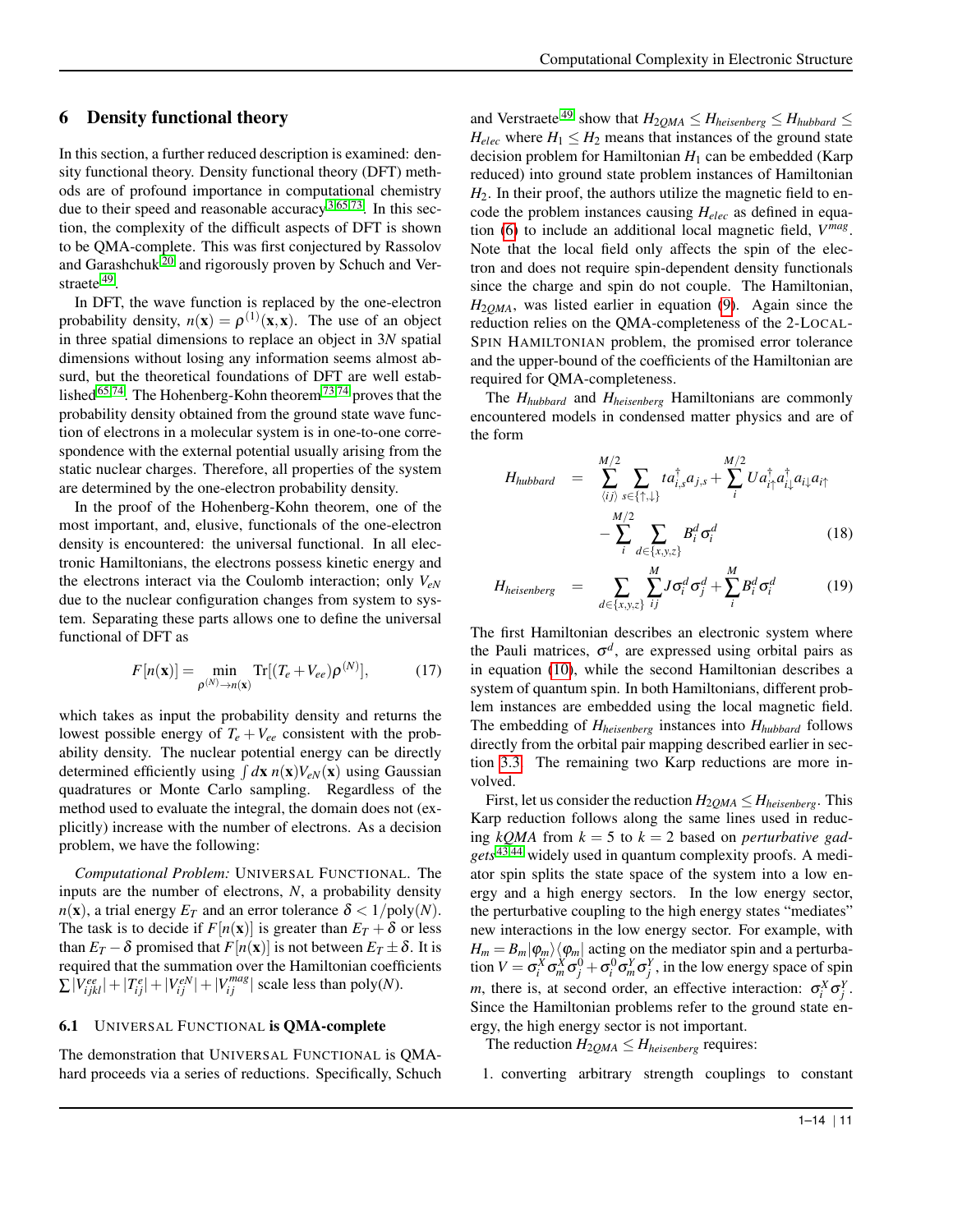strength couplings:  $J_{12}\sigma_1^A\sigma_2^B \mapsto J(\sigma_1^A\sigma_m^M + \sigma_m^N\sigma_2^B);$ 

- 2. converting inequivalent couplings to equivalent couplings:  $\sigma_1^A \sigma_2^B \mapsto \sigma_1^A \sigma_m^A + \sigma_m^B \sigma_2^B$ ;
- 3. and finally converting equivalent couplings to Heisenberg interactions:  $\sigma_1^A \sigma_2^A \mapsto \sum_d \sigma_1^d \sigma_m^d + \sum_d \sigma_m^d \sigma_1^d$ .

The full transformation requires 15 mediator spins where the local field on each of the mediator spins splits the system into low and high energy sectors. The specific local field depends on the interaction desired. The strength of the local field applied to the mediator spin  $|B_m|$  is usually very large to ensure that perturbation theory applies. So far this has limited the practical relevance of these constructions; for instance, field strengths required on the final set of mediator spins scales at nearly the 100th power of the system size.

The remaining reduction,  $H_{\text{hubbard}} \leq H_{\text{elec}}$ , was heuristically known since the Hubbard model phenomenologically describes electrons in solid state systems. Schuch and Ver-straete<sup>[49](#page-14-31)</sup> rigorously demonstrate this reduction by careful accounting for error terms. They begin with a simple model used for studying solids where non-interacting (spin-less) electrons are subjected to a periodic delta function potential with *M*/2 such sites. The orbitals of this system can be solved exactly. The resulting second quantized Hamiltonian has uniform kinetic hopping terms:  $\sum_{\langle ij \rangle} t a_i^{\dagger} a_j$ . After incorporating the electron spin, electron-electron interactions are introduced. The strength of this interaction is rescaled by changing the spatial distance between neighboring sites until only the electrons at the same site can interact. Since each of the  $M/2$  identical sites can only support one bound state, the exchange integral must vanish and the Coulomb integral is the same for each interaction yielding  $\sum_i U a_{i\uparrow}^\dagger a_{i\downarrow}^\dagger a_{i\downarrow} a_{i\uparrow}$ .

Since the Hubbard model and the Heisenberg model require magnetic fields to define problem instances, the electronic Hamiltonian which they consider is not precisely the same as equation [\(6\)](#page-6-4); this also requires that the functional takes into account the separate spin components of the probability density when performing the minimization in equation [\(17\)](#page-11-1).

Regardless, a polynomial time solution of UNIVERSAL FUNCTIONAL would also solve the QMA-hard electronic Hamiltonian with local magnetic fields. This follows as the functional is convex

$$
F[\sum p_j n_j] = \min_{\rho^{(N)} \to \sum p_j n_j} \text{Tr}\left[ (T_e + V_{ee}) \rho^{(N)} \right]
$$
  
 
$$
\leq \sum_j p_j \min_{\rho_j^{(N)} \to n_j} \text{Tr}\left[ (T_e + V_{ee}) \rho_j^{(N)} \right] (20)
$$

and the one-electron probability densities are also convex allowing one to perform convex optimization to find the minimum energy of the QMA-hard electronic Hamiltonian with

 $E_T \pm \delta$ . 6.2 Restriction to pure states

> The pure state restriction of DFT affects the complexity of computing *F*. Consider evaluating  $F[n]$  where the input density arises from optimization over pure states  $|\Psi\rangle$  instead of mixed states as in equation [\(17\)](#page-11-1). In this case, the universal functional is no longer convex.

> the local magnetic fields. Since the conditions for consistency are simple to check for one-electron probability densities<sup>[65](#page-14-46)</sup>, the complications encountered in 2-RDM convex optimization from the approximate consistency conditions are not present. The inclusion of UNIVERSAL FUNCTIONAL in complexity class QMA follows along the same lines of the generic twofermion problem discussed in section [3.4.](#page-8-5) However, in this case, Arthur must subtract the energy of the local field from the total energy to decide if the energy of  $F$  is above or below

$$
\sum_i p_i \min_{\Psi_i \to n_i} \langle \Psi_i | (T_e + V_{ee}) | \Psi_i \rangle \neq \min_{\Psi \to \sum p_i n_i} \langle \Psi | (T_e + V_{ee}) | \Psi \rangle.
$$

The optimization problem would then be NP and an oracle for PURE UNIVERSAL FUNCTIONAL would allow a Turing reduction from QMA to NP. Stated differently, an NP machine with access to an oracle for PURE UNIVERSAL FUNCTIONAL, could solve any problem in QMA. Similar to the 2-RDM case, the restriction to pure states complicates the verification such that two Merlins are required to show that the state is pure and that the proposed solution is correct.

# 7 Other topics

In this article, we have focused on three pillars of quantum chemistry but there are several other results worth mentioning. Brown *et al.* [75](#page-14-56) showed that calculating the density of states for quantum systems is in the same complexity class as computing the classical partition function. The complexity class of these problems is #P where the problem instances request the number of solutions to problem in complexity class P. Rassolov and Garashchuk [20](#page-14-5) briefly examined the complexity of the de Broglie-Bohm formulation of quantum mechanics finding that Monte Carlo techniques can be employed to efficiently sample the propagated Hamiltonian-Jacobi equations without the quantum potential. They then suggest that the singularities of the quantum potential will ultimately be the source of difficulties in the quantum propagation. Troyer and Wiese [76](#page-14-57) showed that the sign problem, properly defined, arising when evaluating quantum partition functions with Quantum Monte Carlo is NP-hard. Extension of DFT can be used in the time dependent domain in what is termed time-dependent density functional theory (TDDFT). Tempel and Aspuru-Guzik  $^{77}$  $^{77}$  $^{77}$  recently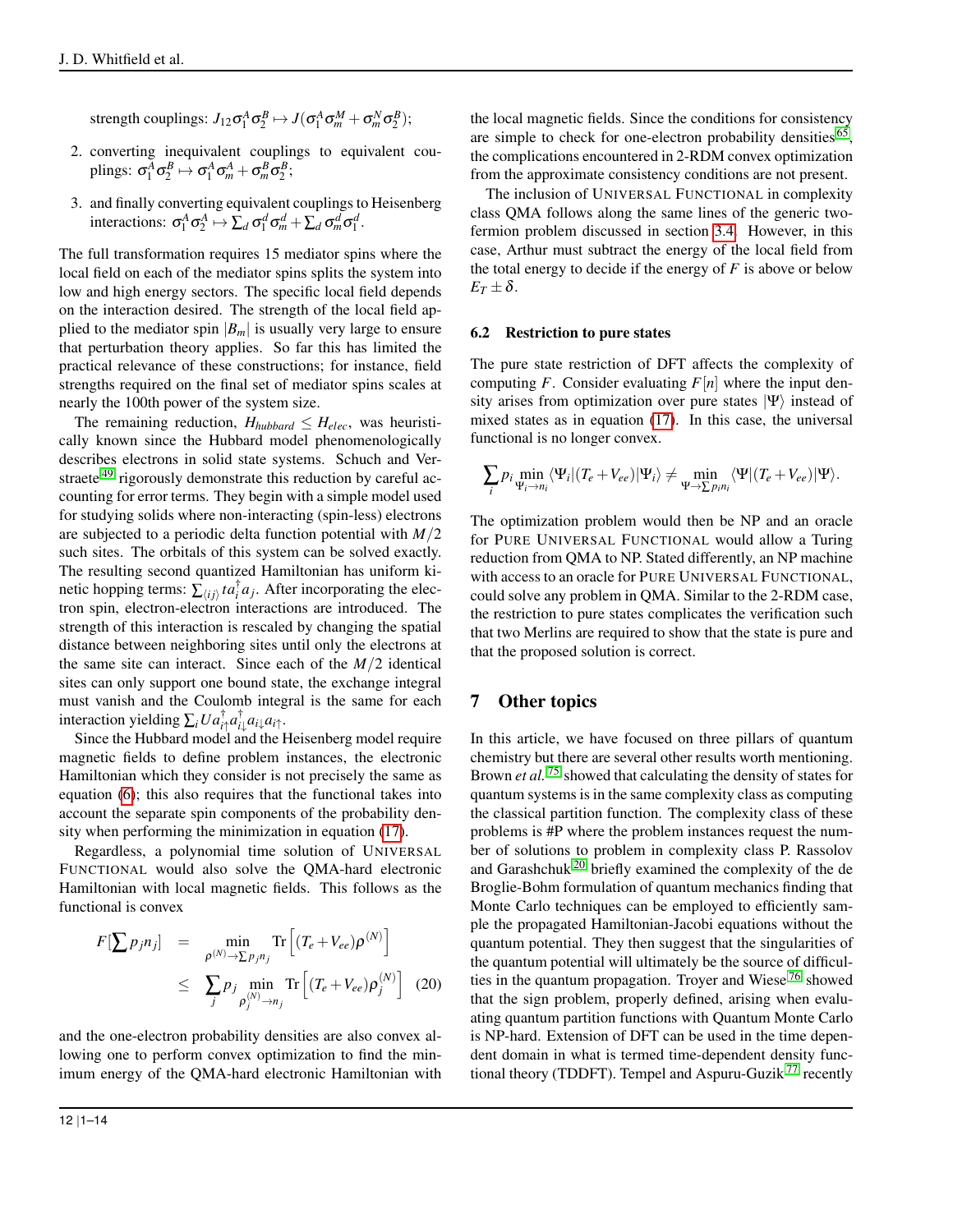demonstrated that one can construct TDDFT functionals for use in quantum computation.

# 8 Concluding remarks

To close the paper, we make a few remarks on scaling of the error tolerances. In the computational problems investigated, the error tolerance was upper bounded by an inverse polynomial  $1/q(N)$  in the system size. In HARTREE-FOCK, it was the pseudo-spin mapping that necessitated the promise, but, in UNIVERSAL FUNCTIONAL and *N*-REP, the promise is inherited from the 2-LOCAL-SPIN HAMILTONIAN problem. At first glance, it would appear that the error tolerance becomes more restrictive as the system size increases, however this is not necessarily the case.

We focus on the problem *k*-LOCAL-SPIN HAMILTO-NIAN since it is at the heart of the reductions for both UNI-VERSAL FUNCTIONAL and *N*-REP. In this problem, the error tolerance, δ, is normalized by the number of terms in the Hamiltonian[††](#page-13-11) , *m*. Therefore, the error tolerance only shrinks with system size if the number of non-zero terms in the Hamiltonian is constant or grows slower than  $q(N)$ . In many cases, the number of terms in the Hamiltonian increase with system size. Thus, even if asking for fixed error, e.g. 1 kcal/mol, as the system size increases the promise is still fulfilled and the problem of deciding instances of *k*-LOCAL-SPIN HAMILTO-NIAN is QMA-complete.

When the error tolerance is independent of the system size or grows slowly, it is not clear if the problem remains QMAcomplete. This is related to the on-going research into possible quantum generalizations of the PCP theorem<sup>[‡‡](#page-13-12)</sup> The PCP theorem shows that the task of approximating some NP-complete problems is also NP-complete<sup>[78](#page-14-59)[,79](#page-14-60)</sup>. A quantum generalization, if it exists, would allow one to show that *k*-LOCAL-SPIN HAMILTONIAN remains QMA-complete even when the normalized error tolerance is bounded by a constant instead of an inverse polynomial of *N*. This remains a prominent open question in modern computer science and is discussed more thoroughly by Osborne<sup>[19](#page-14-4)</sup>.

With respect to complexity in quantum chemistry, we have examined three computational complexity of different quantum chemistry algorithms: HARTREE-FOCK, *N*-REP, and UNIVERSAL FUNCTIONAL. The difficult of these computational chemistry problems relative to problems found in other fields gives insights into why computational chemistry is difficult. The difficulty of these problems imply that even a quantum computer will be unable to solve all instances since it is believed that BQP does not contain NP. However, even if quantum computers are never constructed, the study of quantum computational complexity gives new insight into the relative difficulty of problems. For instance, characterizing valid two-electron reduced density matrices or evaluating the universal functional of DFT is arguably more difficult than evaluating the Hartree-Fock energy based on the probable separation of complexity classes QMA and NP. The examination of other properties of molecular systems and other problems encountered in quantum chemistry will provide fertile ground for future research into the difficulty of quantum chemistry.

# Acknowledgements

JDW and PJL acknowledge support from the NSF under award numbers 1017244 and PHY-0955518, respectively. PJL and AAG acknowledge support from the NSF CCI, "Quantum Information for Quantum Chemistry," (CHE-1037992). AAG additionally thanks HRL Laboratories, The Dreyfus Foundation and The Sloan Foundation for their support. JDW would like to thank The Max-Planck Institute PKS, Dresden and ISI, Torino where parts of this work were completed. The authors wish to thank Z. Zamboris, S. Aaronson, J. Biamonte, D. Gavinsky, and M.-H. Yung for helpful comments on the manuscript. JDW also acknowledges helpful discussions with T. Ito about the PCP theorem.

# References

- <span id="page-13-0"></span>1 A. Szabo and N. Ostlund, *Modern Quantum Chemistry: Introduction to Advanced Electronic Structure Theory*, Dover Publications, 1996.
- 2 T. Helgaker, P. Jorgensen and J. Olsen, *Molecular Electronic-Structure Theory*, John Wiley and Sons, 2000.
- <span id="page-13-10"></span>3 W. Koch and M. C. Holthausen, *A chemist's guide to density functional theory*, Wiley-VCH, 2001.
- <span id="page-13-1"></span>4 C. J. Cramer, *Essentials of Computational Chemistry: Theories and models*, Wiley, 2004.
- <span id="page-13-2"></span>5 A. Aspuru-Guzik, A. D. Dutoi, P. Love and M. Head-Gordon, *Science*, 2005, 309, 1704.
- <span id="page-13-8"></span>6 K. L. Brown, W. J. Munro and V. M. Kendon, *Entropy*, 2010, 12, 2268.
- <span id="page-13-9"></span>7 I. Kassal<sup>∗</sup> , J. Whitfield<sup>∗</sup> , A. Perdomo-Ortiz, M.-H. Yung and A. Aspuru-Guzik, *Ann. Rev. Phys. Chem.*, 2011, 62, 185–207.
- <span id="page-13-5"></span>8 J. D. Whitfield, J. D. Biamonte and A. Aspuru-Guzik, *J. Mol. Phys.*, 2011, 109, 735.
- <span id="page-13-3"></span>9 M.-H. Yung, J. D. Whitfield, S. Boixo, D. G. Tempel and A. Aspuru-Guzik, *Adv. Chem. Phys.*, 2012, In press,.
- <span id="page-13-4"></span>10 R. Feynman, *Int. J. Theoretical Phys.*, 1982, 21, 467.
- <span id="page-13-6"></span>11 L.-A. Wu, M. S. Byrd and D. A. Lidar, *Phys. Rev. Lett.*, 2002, 89, 057904.
- 12 I. Kassal, S. P. Jordan, P. J. Love, M. Mohseni and A. Aspuru-Guzik, *Proc. Natl. Acad. Sci.*, 2008, 105, 18681.
- 13 L. Veis and J. Pittner, *J. Chem. Phys.*, 2010, 133, 194106.
- <span id="page-13-7"></span>14 J. D. Biamonte, V. Bergholm, J. D. Whitfield, J. Fitzsimons and A. Aspuru-Guzik, *AIP Advances*, 2011, 1, 022126.

<span id="page-13-11"></span><sup>††</sup> One may ask why not use the norm of the Hamiltonian? For a Hamiltonian, *H*, the operator norm is the maximum eigenvalue and computing the maximum eigenvalue is just as hard problem as computing the ground state of −*H*, thus also a difficult problem.

<span id="page-13-12"></span><sup>‡‡</sup> The term PCP refers to probabilistically checkable proof systems where the verifier is only allowed to randomly access parts of a non-deterministically generated proof. Using only polynomial time and a fixed amount of random bits, the verifier is to validate or invalidate the proof.